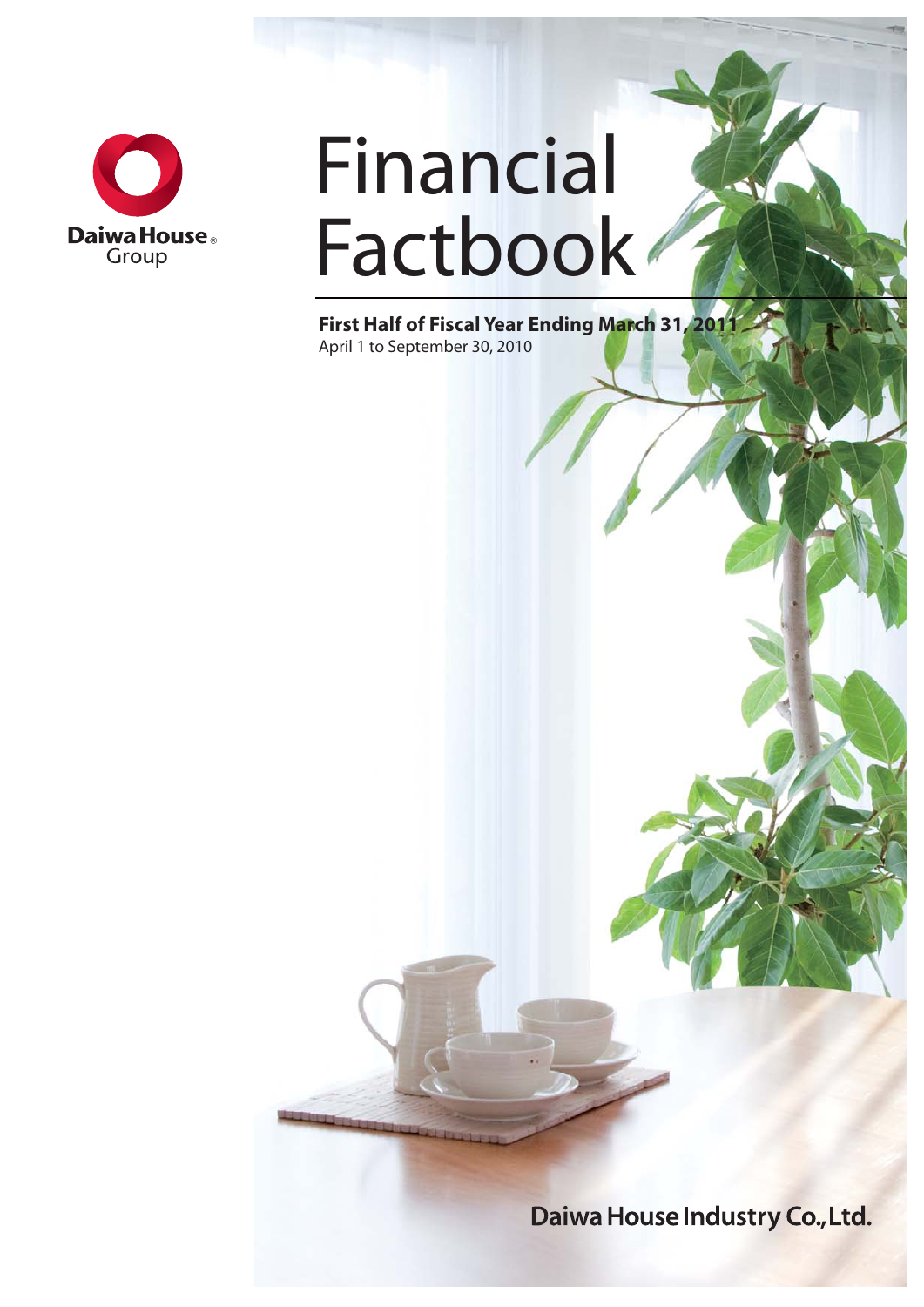#### **Daiwa House Industry Financial Factbook 1st Half of Fiscal Year Ending March 31, 2011**

#### **Contents**

| Housing Starts Sales of Houses             | 1       | Non-Consolidated                                                                                                                                              |
|--------------------------------------------|---------|---------------------------------------------------------------------------------------------------------------------------------------------------------------|
|                                            |         | <b>Financial Statements</b>                                                                                                                                   |
| Consolidated                               |         | <b>Non-Consolidated Balance Sheets</b>                                                                                                                        |
| <b>Financial Statements</b>                |         |                                                                                                                                                               |
| <b>Consolidated Balance Sheets</b>         |         | Non-Consolidated Statements of Income                                                                                                                         |
|                                            | $2 - 4$ |                                                                                                                                                               |
|                                            |         | <b>Analysis of Operations</b>                                                                                                                                 |
| <b>Analysis of Financial Position</b>      |         |                                                                                                                                                               |
|                                            |         | <b>Sales by Segment</b>                                                                                                                                       |
| Net Asset Ratio  Other Ratios              |         | <b>Gross Profit Ratio by Segment</b>                                                                                                                          |
| Return on Equity Per Share Data            | 5       |                                                                                                                                                               |
|                                            |         | <b>Orders Received by Segment</b><br><b>Sales by Segment</b>                                                                                                  |
|                                            |         |                                                                                                                                                               |
| <b>Capital Investments</b>                 |         | <b>Reference Materials</b>                                                                                                                                    |
| <b>Capital Investments Depreciation</b>    |         |                                                                                                                                                               |
|                                            | $6 - 7$ | <b>Residential Business</b>                                                                                                                                   |
| <b>Analysis of Operations</b>              |         | <b>Condominiums Business</b>                                                                                                                                  |
|                                            |         |                                                                                                                                                               |
| <b>Consolidated Statements of Income</b>   |         |                                                                                                                                                               |
|                                            | 8       |                                                                                                                                                               |
| <b>Sales by Segment</b>                    |         |                                                                                                                                                               |
|                                            | 9       |                                                                                                                                                               |
| <b>Operating Income (Loss) by Segment</b>  |         |                                                                                                                                                               |
|                                            |         |                                                                                                                                                               |
| <b>Reference Materials</b>                 |         |                                                                                                                                                               |
|                                            |         | * Remarks on appropriate use of forecasted results of operation and other speci-                                                                              |
| <b>Rental Housing Condominiums</b>         | 10      | Consolidated and non-consolidated business forecasts are based on assumpt                                                                                     |
|                                            |         | light of the information available as of the date (Nov. 9, 2010) of announcem                                                                                 |
| <b>Commercial Facilities</b>               | 11      | of this material and the factors of uncertainty that may possibly impact the fut                                                                              |
| <b>Health &amp; Leisure</b>                |         | results of operation. The Group's actual results may differ significantly from                                                                                |
|                                            |         | those presented herein as a consequence of numerous factors such as the fil<br>market, economic conditions, competitor situations and fluctuations in land pr |
| <b>Other Businesses City-Center Hotels</b> |         |                                                                                                                                                               |
|                                            | 12      |                                                                                                                                                               |

 -Home Center Business -ホームセンター 可能な情報及び将来の業績に影響を与える不確実な要因に係る仮定を前提として

**Performance Indicators of Major Companies** in the Daiwa House Group

13

#### Non-Consolidated

| Non-Consolidated Balance Sheets       | $14 - 16$ |
|---------------------------------------|-----------|
| Non-Consolidated Statements of Income | 17        |

#### **Analysis of Operations**

| <b>Sales by Segment</b><br><b>Gross Profit Ratio by Segment</b> | 18 |
|-----------------------------------------------------------------|----|
| Orders Received by Segment Sales by Segment                     | 19 |

#### **Reference Materials**

| <b>Residential Business</b>  |     |
|------------------------------|-----|
| <b>Condominiums Business</b> | -21 |

 those presented herein as a consequence of numerous factors such as the financial results of operation. The Group's actual results may differ significantly from \* Remarks on appropriate use of forecasted results of operation and other special matters light of the information available as of the date ( Nov. 9, 2010 ) of announcement market, economic conditions, competitor situations and fluctuations in land prices. of this material and the factors of uncertainty that may possibly impact the future Consolidated and non-consolidated business forecasts are based on assumptions in

 $(2010 \t11 \t9)$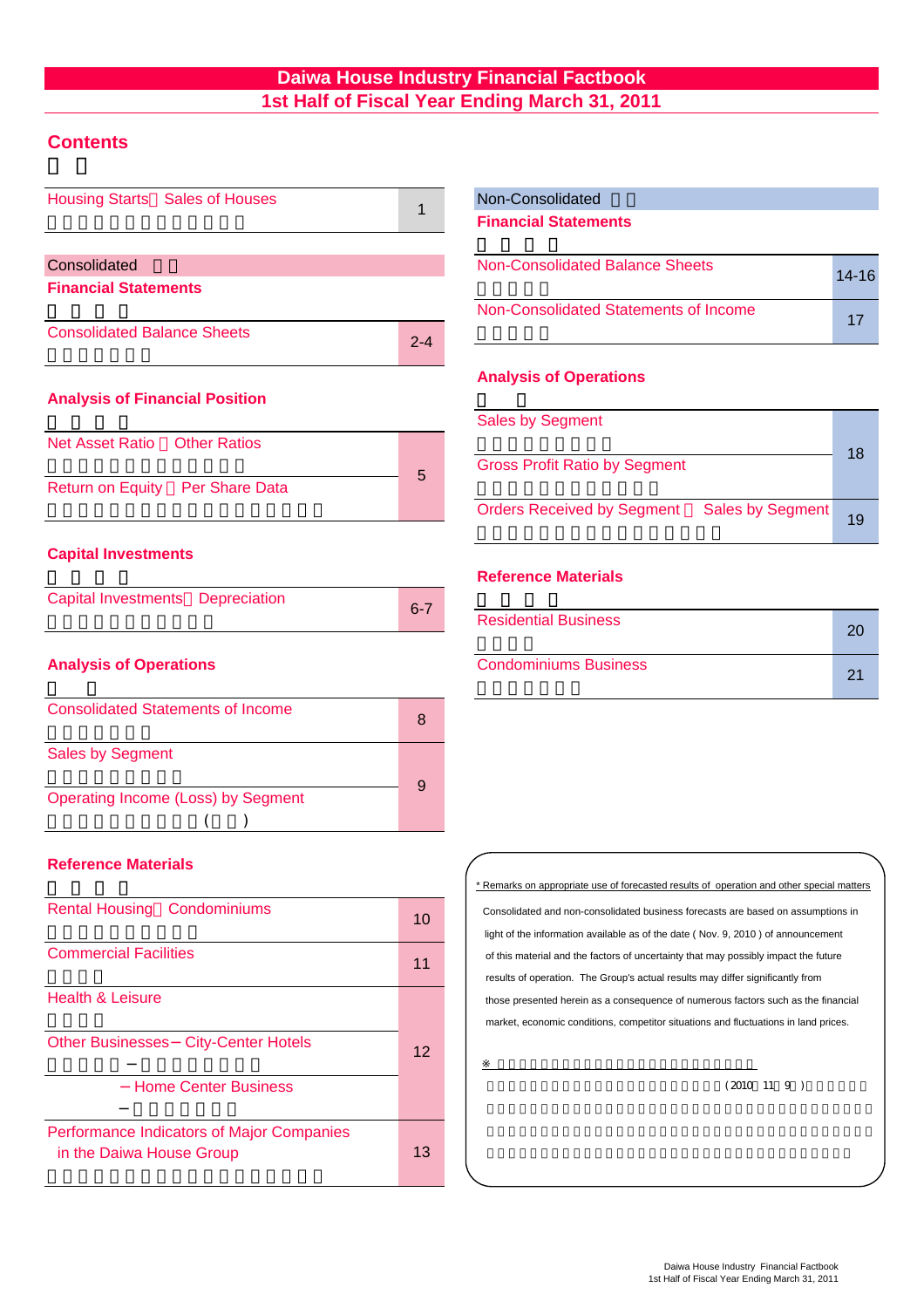

 **Housing Starts** / **Sales of Houses**

#### Housing Starts

|                                     |                |        |        |        |                | (Thousands of units / |                |  |
|-------------------------------------|----------------|--------|--------|--------|----------------|-----------------------|----------------|--|
|                                     | '06/03         | '07/03 | '08/03 | '09/03 | '10/03         | $'10/03-1H$           | $'11/03-1H$    |  |
| <b>Housing starts</b>               | 1,249          | 1,285  | 1,036  | 1,039  | 775            | 384                   | 408            |  |
| <b>Private-owned houses</b>         | 353            | 356    | 312    | 311    | 287            | 148                   | 159            |  |
| <b>Subdivisions</b>                 | 138            | 138    | 121    | 107    | 95             | 45                    | 56             |  |
| Condominiums for sale               | 231            | 242    | 160    | 165    | 67             | 31                    | 42             |  |
| <b>Rental houses</b>                | 518            | 538    | 431    | 445    | 311            | 152                   | 146            |  |
| <b>Prefabricated housing starts</b> | 157            | 160    | 147    | 148    | 124            | 62                    | 63             |  |
| Prefabricated housing share (%)     | 12.5           | 12.4   | 14.2   | 14.3   | 16.0           | 16.0                  | 15.4           |  |
| <b>Private-owned houses</b>         | 64             | 64     | 57     | 55     | 52             | 26                    | 28             |  |
| Prefabricated housing share (%)     | 18.0           | 17.9   | 18.2   | 17.8   | 18.0           | 17.6                  | 17.3           |  |
| <b>Subdivisions</b>                 | $\overline{7}$ | 8      | 9      | 6      | $\overline{4}$ | $\overline{2}$        | $\overline{2}$ |  |
| Prefabricated housing share (%)     | 2.0            | 2.1    | 3.1    | 2.3    | 2.7            | 2.6                   | 2.2            |  |
| <b>Rental houses</b>                | 85             | 87     | 81     | 86     | 67             | 33                    | 33             |  |
| Prefabricated housing share (%)     | 16.4           | 16.2   | 18.7   | 19.3   | 21.5           | 21.7                  | 22.4           |  |

Source: Statistics for housing (including prefabricated) starts are from Housing Starts Survey by Ministry of Land, Infrastructure and Transport.  $($  ) and  $($   $)$ 

#### Sales of Houses

|                                   |        |        |        |        |        |             |             | Units /             |
|-----------------------------------|--------|--------|--------|--------|--------|-------------|-------------|---------------------|
|                                   | '06/03 | '07/03 | '08/03 | '09/03 | '10/03 | $'10/03-1H$ | $'11/03-1H$ | Forecasts<br>'11/03 |
| Sales of houses                   | 43,632 | 44,983 | 44,029 | 43,239 | 39,318 | 19,923      | 18,757      | 37,800              |
| Single-family houses, contracting | 9,641  | 9,309  | 9,070  | 8,586  | 8,609  | 4,420       | 4,187       | 8,540               |
| <b>Subdivisions</b>               | 1,944  | 1,955  | 1,685  | 1,729  | 1,308  | 657         | 694         | 1,360               |
| Condominiums for sale             | 4,391  | 4,981  | 4,253  | 3,511  | 2,863  | 1,557       | 998         | 2,500               |
| <b>Rental houses</b>              | 27,656 | 28,738 | 29,021 | 29,413 | 26,538 | 13,289      | 12,878      | 25,400              |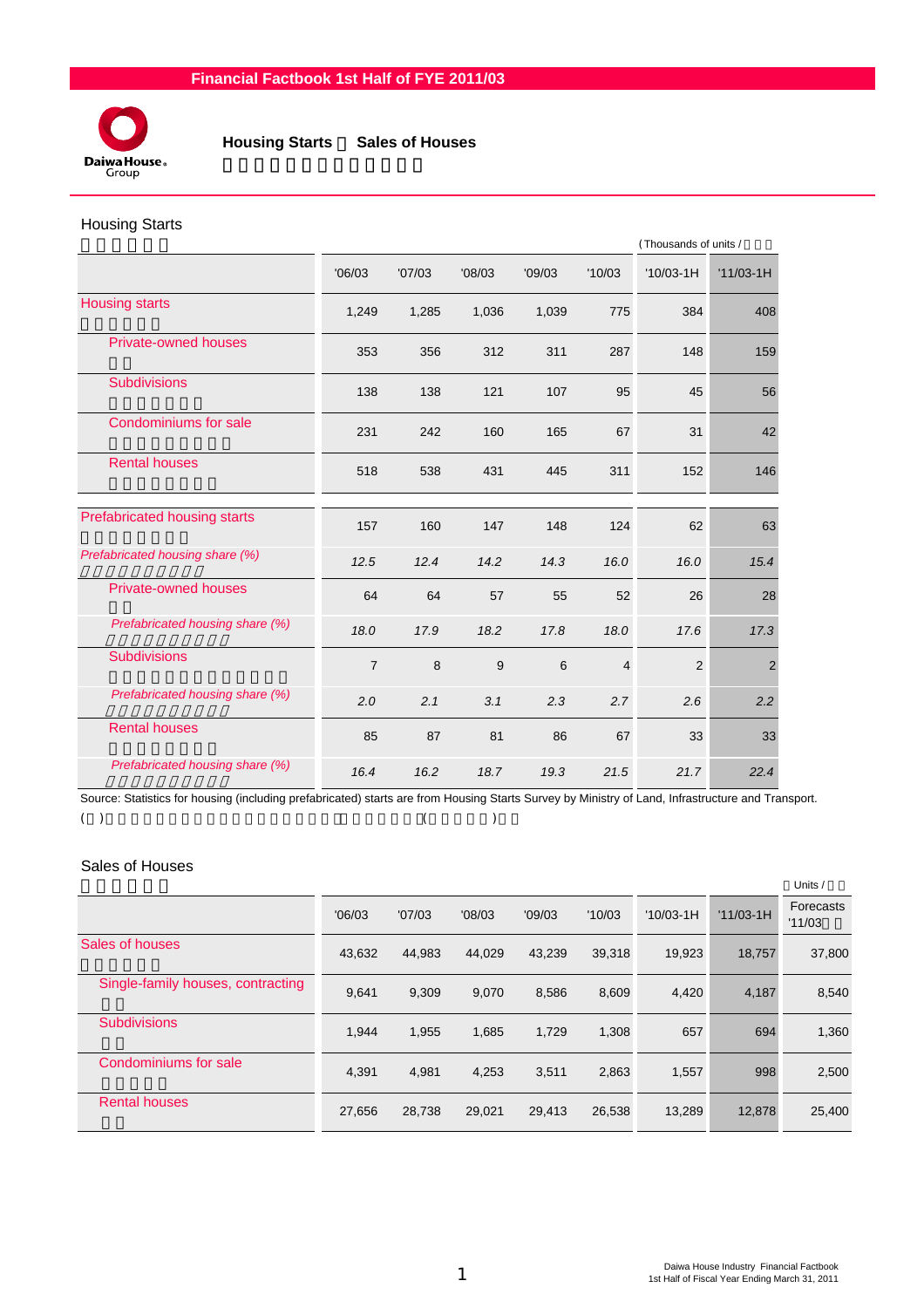



#### Consolidated Balance Sheets

|                                                                                          |           |           |           |           | Million / |             |
|------------------------------------------------------------------------------------------|-----------|-----------|-----------|-----------|-----------|-------------|
|                                                                                          | '06/03    | '07/03    | '08/03    | '09/03    | '10/03    | $'11/03-1H$ |
| <b>Assets</b>                                                                            |           |           |           |           |           |             |
| <b>Current assets</b>                                                                    |           |           |           |           |           |             |
| Cash and deposits                                                                        | 124,021   | 102,369   | 100,354   | 105,840   | 179,792   | 198,544     |
| Notes receivable, accounts receivable from completed<br>construction contracts and other | 60,631    | 60,238    | 63,337    | 51,445    | 75,815    | 77,766      |
| Short-term investment securities                                                         |           |           | 20        |           | 6         | 6           |
| Inventories                                                                              | 368,334   | 432,328   | 495,612   | 396,443   | 300,002   | 291,431     |
| Costs on uncompleted construction contracts                                              | 49,560    | 59,259    | 72,602    | 57,444    | 15,098    | 13,566      |
| Land for sale                                                                            | 247,569   | 284,610   | 308,055   | 237,621   | 213,456   | 209,590     |
| <b>Buildings for sale</b>                                                                | 48,464    | 63,375    | 87,686    | 76,574    | 51,527    | 47,292      |
| Other                                                                                    | 69,192    | 72,672    | 103,450   | 108,800   | 125,830   | 125,020     |
| Allowance for doubtful accounts                                                          | $-2,161$  | $-1,274$  | $-897$    | $-1,342$  | $-2,690$  | $-2,524$    |
| <b>Total current assets</b>                                                              | 620,019   | 666,334   | 761,877   | 661,187   | 678,757   | 690,244     |
| <b>Noncurrent assets</b>                                                                 |           |           |           |           |           |             |
| Property, plant and equipment                                                            | 505,471   | 602,260   | 642,816   | 728,953   | 778,610   | 780,080     |
| <b>Buildings and structures</b>                                                          | 180,550   | 204,361   | 237,455   | 315,673   | 333,731   | 345,135     |
| Land                                                                                     | 286,699   | 344,107   | 341,407   | 356,002   | 389,587   | 383,081     |
| Other                                                                                    | 38,220    | 53,790    | 63,952    | 57,277    | 55,291    | 51,862      |
| Intangible assets                                                                        | 11,791    | 17,116    | 12,410    | 13,176    | 20,153    | 20,563      |
| Investments and other assets                                                             | 337,915   | 344,311   | 373,948   | 407,255   | 439,406   | 449,606     |
| <b>Total noncurrent assets</b>                                                           | 855,178   | 963,688   | 1,029,175 | 1,149,385 | 1,238,170 | 1,250,250   |
| <b>Total assets</b>                                                                      | 1,475,197 | 1,630,022 | 1,791,052 | 1,810,573 | 1,916,927 | 1,940,494   |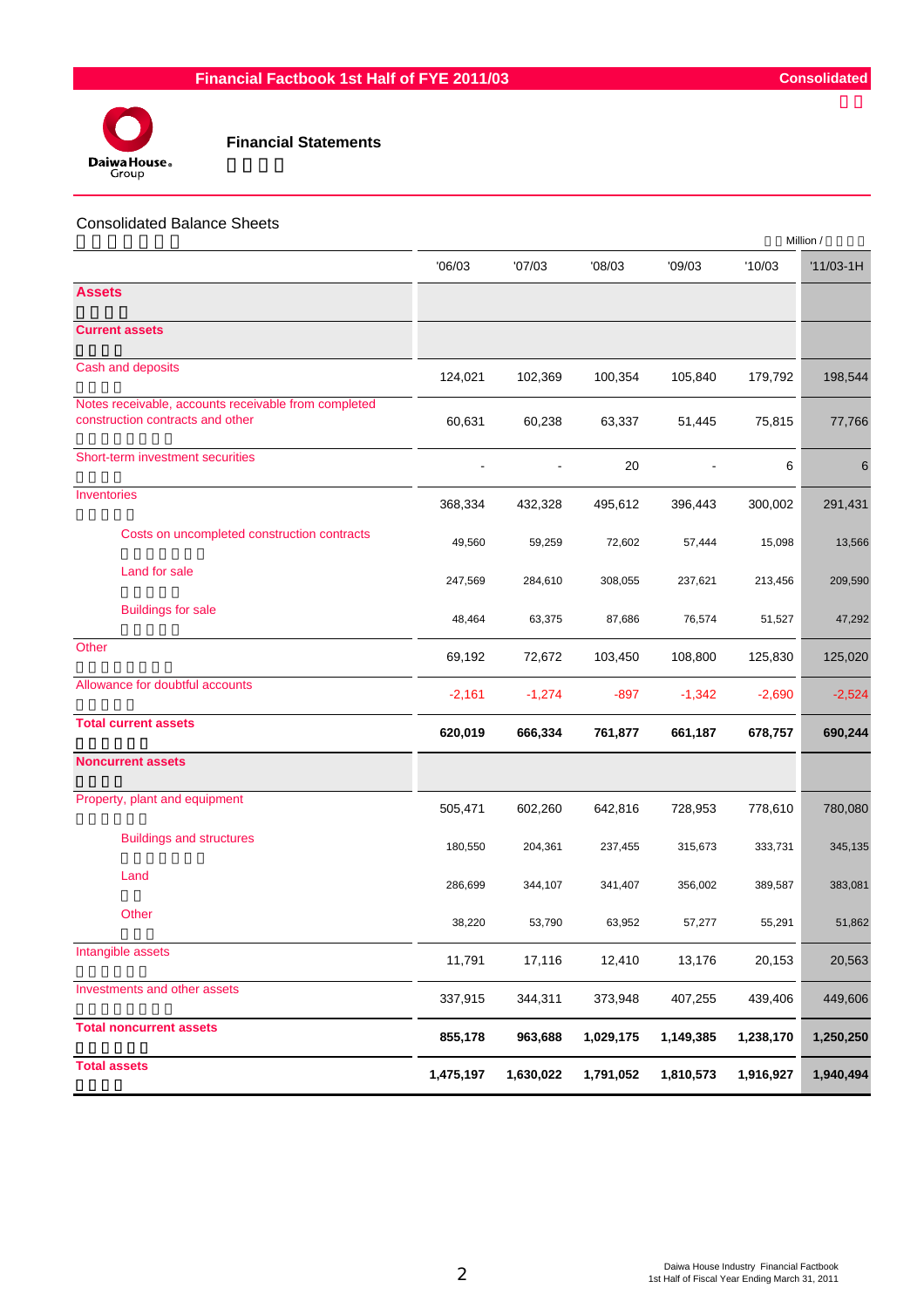



|                                                                         |         |                |           |           |           | Million /   |
|-------------------------------------------------------------------------|---------|----------------|-----------|-----------|-----------|-------------|
|                                                                         | 06/03   | '07/03         | '08/03    | '09/03    | '10/03    | $'11/03-1H$ |
| <b>Liabilities</b>                                                      |         |                |           |           |           |             |
| <b>Current liabilities</b>                                              |         |                |           |           |           |             |
| Notes payable, accounts payable for construction contracts<br>and other | 169,853 | 253,255        | 189,860   | 129,843   | 113,807   | 105,634     |
| Short-term loans payable                                                | 6,183   | 6,933          | 11,918    | 16,407    | 14,771    | 7,790       |
| Current portion of long-term loans payable                              | 2,927   | 1,070          | 1,595     | 5,610     | 2,901     | 8,578       |
| <b>Commercial papers</b>                                                |         | $\blacksquare$ | 20,000    |           |           |             |
| Income taxes payable                                                    | 16,211  | 15,832         | 23,163    | 6,962     | 24,037    | 11,064      |
| Advances received on uncompleted construction contracts                 | 65,423  | 62,870         | 58,628    | 61,054    | 27,403    | 32,091      |
| Other                                                                   | 166,769 | 149,626        | 179,158   | 152,757   | 161,679   | 159,853     |
| <b>Total current liabilities</b>                                        | 427,368 | 489,588        | 484,323   | 372,636   | 344,601   | 325,013     |
| <b>Noncurrent liabilities</b>                                           |         |                |           |           |           |             |
| <b>Bonds payable</b>                                                    |         |                |           |           | 105,300   | 105,300     |
| Long-term loans payable                                                 | 13,527  | 50,570         | 193,376   | 319,956   | 335,388   | 335,685     |
| Other                                                                   | 383,109 | 428,718        | 463,911   | 510,553   | 513,868   | 539,138     |
| <b>Total noncurrent liabilities</b>                                     | 396,637 | 479,288        | 657,287   | 830,509   | 954,556   | 980,123     |
| <b>Total liabilities</b>                                                | 824,006 | 968,876        | 1,141,611 | 1,203,145 | 1,299,157 | 1,305,136   |
|                                                                         |         |                |           |           |           |             |
| Interest-bearing liabilities (excl. lease obligations)                  | 22,638  | 58,573         | 228,390   | 341,974   | 458,360   | 457,353     |
| Debt / Equity atio<br>D/E                                               | 3.9     | 8.9            | 36.1      | 56.4      | 74.3      | 72.1        |
| <b>Net Debt / Equity atio</b><br><b>D/E</b>                             |         |                | 20.2      | 38.9      | 45.2      | 40.8        |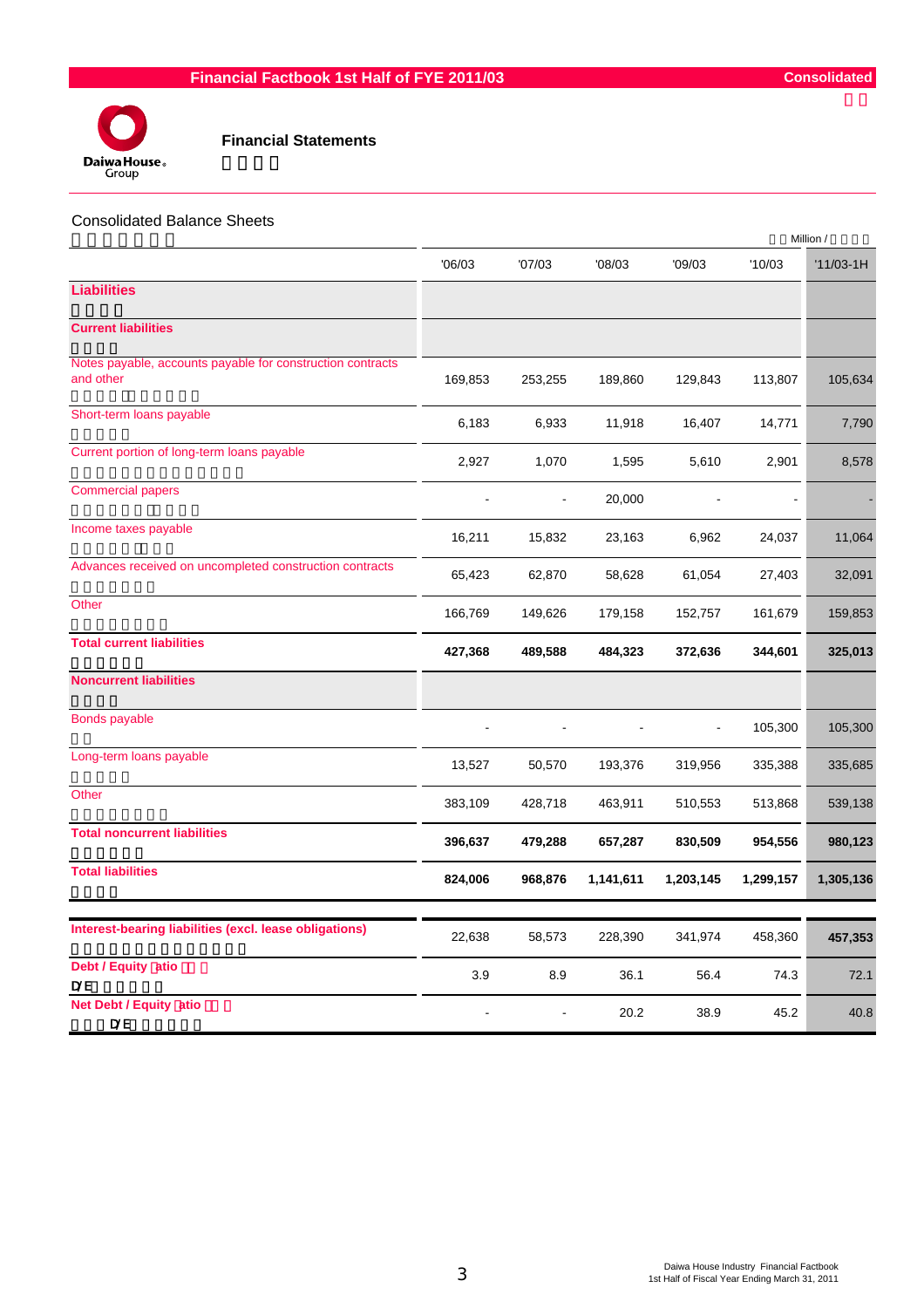

| <b>Consolidated Balance Sheets</b>                             |                          |           |                |           |           | Million /   |
|----------------------------------------------------------------|--------------------------|-----------|----------------|-----------|-----------|-------------|
|                                                                | '06/03                   | '07/03    | '08/03         | '09/03    | '10/03    | $'11/03-1H$ |
| <b>Minority interests</b>                                      | 74,656                   |           |                |           |           |             |
| <b>Shareholders' equity</b>                                    |                          |           |                |           |           |             |
| Capital stock                                                  | 110,120                  |           |                |           |           |             |
| Capital surplus                                                | 148,019                  |           |                |           |           |             |
| <b>Retained earnings</b>                                       | 355,494                  |           |                |           |           |             |
| <b>Treasury stock</b>                                          | $-3,571$                 |           | $\blacksquare$ |           |           |             |
| Revaluation reserve for land                                   | $-63,392$                |           |                |           |           |             |
| Valuation difference on available-for-sale securities          | 30,746                   |           |                |           |           |             |
| Foreign currency translation adjustment                        | $-882$                   |           |                |           |           |             |
| <b>Total shareholders' equity</b>                              | 576,534                  |           |                |           |           |             |
| Total liabilities, minority interests and shareholders' equity | 1,475,197                |           | $\blacksquare$ |           |           |             |
| <b>Net assets</b>                                              |                          |           |                |           |           |             |
| <b>Shareholders' equity</b>                                    |                          |           |                |           |           |             |
| <b>Capital stock</b>                                           | $\blacksquare$           | 110,120   | 110,120        | 110,120   | 110,120   | 110,120     |
| <b>Capital surplus</b>                                         | $\overline{\phantom{a}}$ | 226,834   | 226,824        | 226,824   | 226,824   | 226,824     |
| <b>Retained earnings</b>                                       |                          | 387,842   | 381,479        | 370,240   | 375,154   | 382,329     |
| <b>Treasury stock</b>                                          |                          | $-7,692$  | $-19,534$      | $-19,553$ | $-19,615$ | $-19,623$   |
| <b>Total shareholders' equity</b>                              |                          | 717,104   | 698,891        | 687,632   | 692,484   | 699,651     |
| <b>Valuation and translation adjustments</b>                   |                          |           |                |           |           |             |
| Valuation difference on available-for-sale securities          |                          | 29,873    | 13,432         | 2,034     | 6,696     | 6,154       |
| Revaluation reserve for land                                   | $\overline{\phantom{a}}$ | $-86,847$ | $-79,195$      | $-77,878$ | $-77,593$ | $-65,705$   |
| Foreign currency translation adjustment                        | $\overline{\phantom{a}}$ | $-821$    | $-556$         | $-5,105$  | $-4,765$  | $-5,707$    |
| <b>Total valuation and translation adjustments</b>             | -                        | $-57,795$ | $-66,320$      | $-80,949$ | $-75,662$ | $-65,257$   |
| <b>Minority interests</b>                                      | $\blacksquare$           | 1,837     | 16,869         | 744       | 948       | 963         |
| <b>Total net assets</b>                                        | ۰                        | 661,145   | 649,440        | 607,427   | 617,769   | 635,357     |
| <b>Total liabilities and net assets</b>                        | $\blacksquare$           | 1,630,022 | 1,791,052      | 1,810,573 | 1,916,927 | 1,940,494   |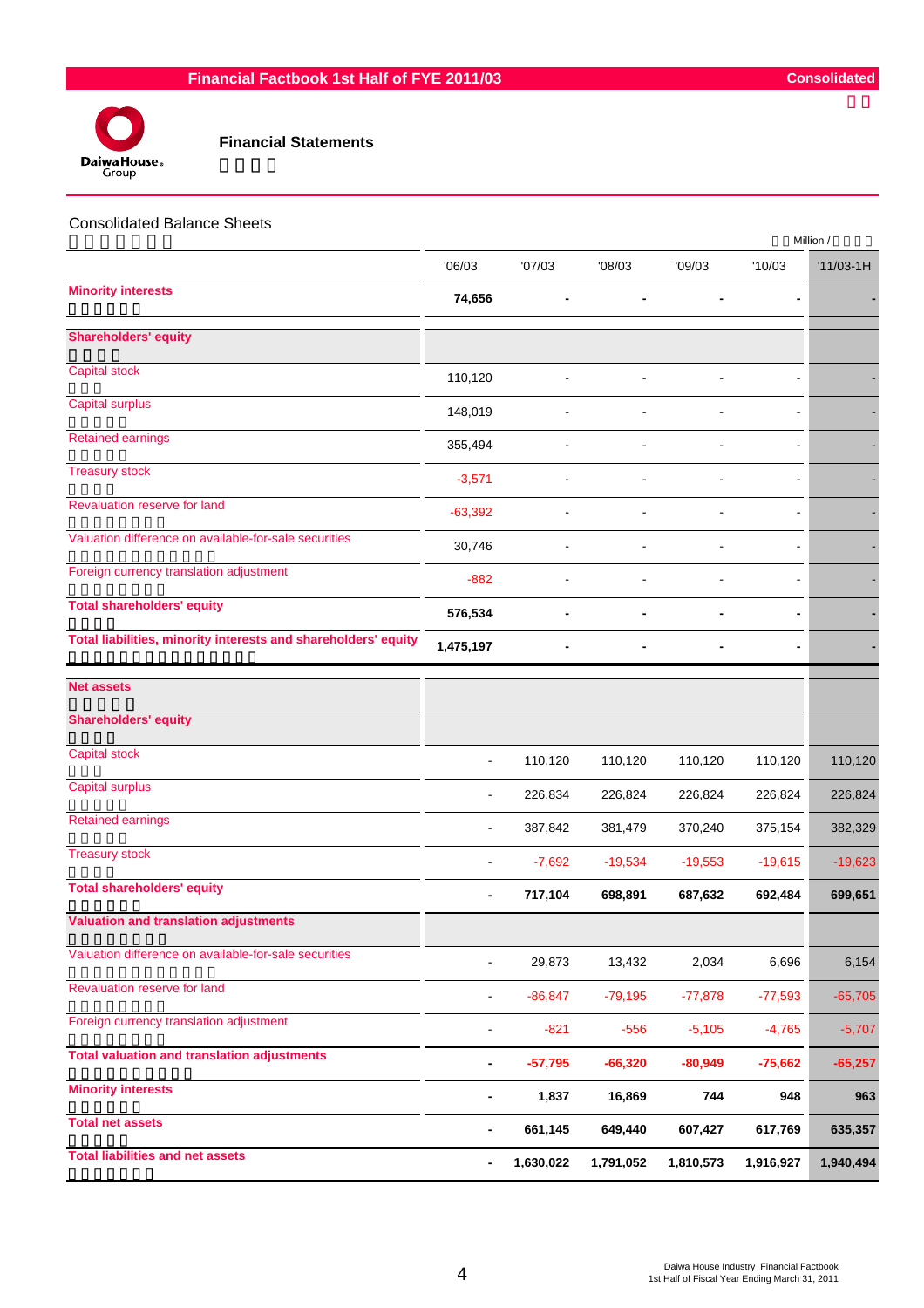

#### **Analysis of Financial Position**









Return on Equity Net Assets per Share (left scale)

Basic Net Income per Share (right scale)



|                             | '06/03   | '07/03   | '08/03   | '09/03   | '10/03   | $'11/03-1H$ |
|-----------------------------|----------|----------|----------|----------|----------|-------------|
| Net asset ratio             | 39.1     | 40.4     | 35.3     | 33.5     | 32.2     | 32.7        |
| <b>Current ratio</b>        | 145.1    | 136.1    | 157.3    | 177.4    | 197.0    | 212.4       |
| Noncurrent ratio            | 148.3    | 145.8    | 158.5    | 189.2    | 200.4    | 196.8       |
| Return on equity            | 8.2      | 7.5      | 2.0      | 0.7      | 3.1      |             |
| Net assets per share(       | 1,053.37 | 1.122.88 | 1,092.04 | 1.047.50 | 1,065.15 | 1,095.53    |
| Basic net income per share( | 81.88    | 81.15    | 22.46    | 7.20     | 33.00    |             |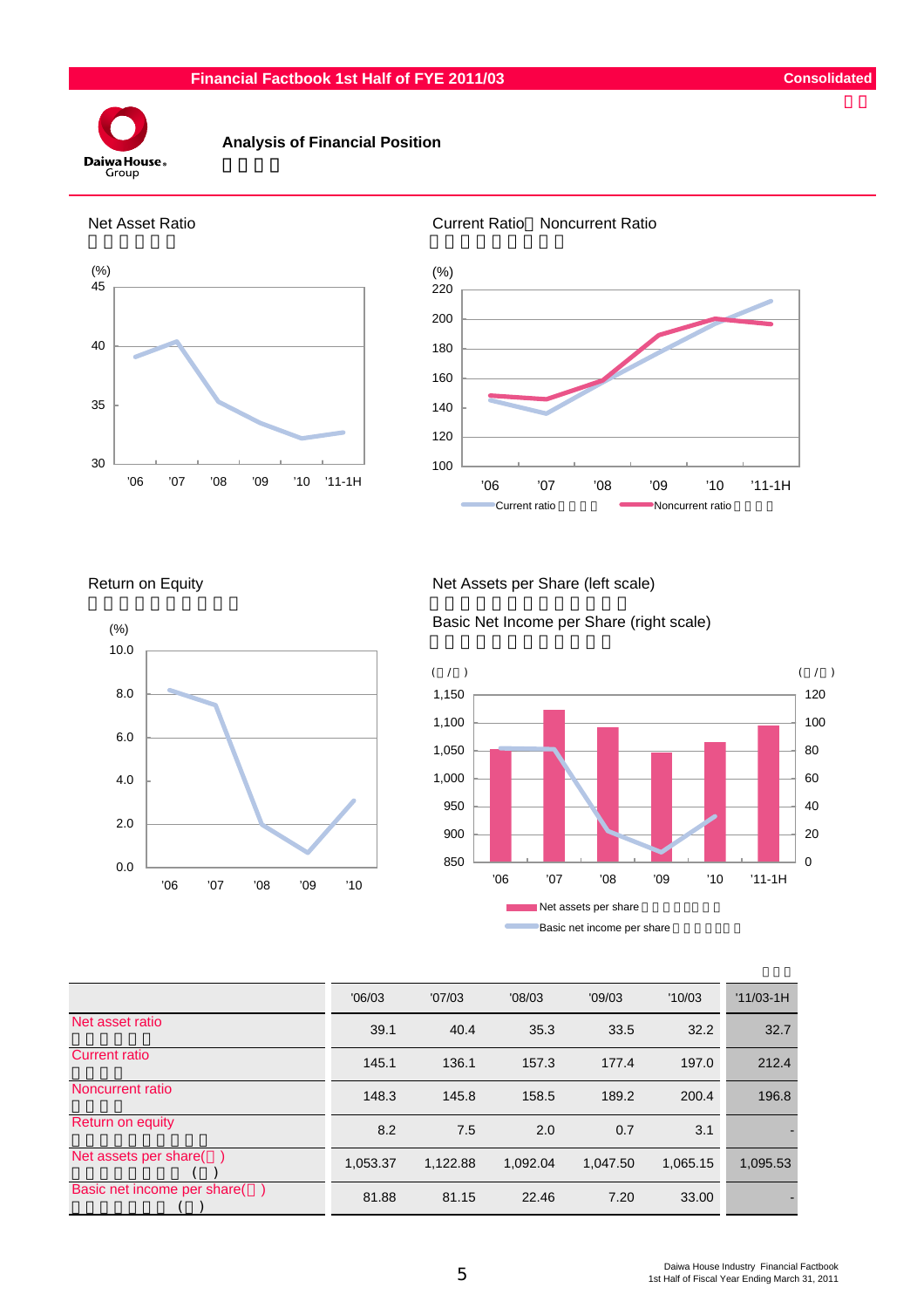

#### **Capital Investments**

#### Capital Investments



#### Capital Investments

|                                            |         |         |         |                          |        |                     |             | Million /   |
|--------------------------------------------|---------|---------|---------|--------------------------|--------|---------------------|-------------|-------------|
|                                            | '06/03  | '07/03  | '08/03  | '09/03                   | '10/03 | Forecasts<br>'11/03 | $'10/03-1H$ | $'11/03-1H$ |
| <b>Capital investments</b>                 | 110,143 | 136,171 | 103,856 | 160,600                  | 99,786 | 89,500              | 58,464      | 47,577      |
| <b>Single-Family Houses</b>                |         |         |         | $\overline{\phantom{a}}$ | 4,338  | 3,100               | 2,670       | 1,286       |
| <b>Rental Housing</b>                      |         |         |         | $\blacksquare$           | 26,343 | 17,400              | 17,131      | 10,982      |
| Condominiums                               |         |         |         | $\overline{\phantom{a}}$ | 2,416  | 2,400               | 964         | 729         |
| <b>Existing Home Business</b>              |         |         |         | $\overline{\phantom{a}}$ | 635    | 600                 | 362         | 192         |
| <b>Commercial Facilities</b>               |         |         |         | $\overline{\phantom{a}}$ | 19,633 | 26,600              | 12,843      | 19,835      |
| <b>Business &amp; Corporate Facilities</b> |         |         |         | $\blacksquare$           | 26,528 | 17,500              | 16,329      | 2,933       |
| <b>Health &amp; Leisure</b>                |         |         |         | $\overline{\phantom{a}}$ | 2,584  | 5,800               | 1,242       | 3,113       |
| <b>Other Businesses</b>                    |         |         |         | $\overline{\phantom{a}}$ | 17,866 | 19,400              | 7,250       | 11,487      |
| Eliminations/Corporate                     |         |         |         | $\overline{\phantom{a}}$ | (559)  | (3,300)             | (329)       | (2,984)     |

 $'11/03$ 

#### Reference /

| Previous Segmentation /                 |         |         |         |         |        | Million /   |
|-----------------------------------------|---------|---------|---------|---------|--------|-------------|
|                                         | '06/03  | '07/03  | '08/03  | '09/03  | '10/03 | $'10/03-1H$ |
| <b>Capital investments</b>              | 110,143 | 136,171 | 103,856 | 160,600 | 99,786 | 58,464      |
| <b>Residential business</b>             | 12,642  | 12,599  | 10.484  | 50,112  | 33,784 | 21,165      |
| <b>Commercial construction business</b> | 77,100  | 98,812  | 71,060  | 89,259  | 46,159 | 29,172      |
| Resort hotels and sports life business  | 3,072   | 2,677   | 2,794   | 2,378   | 2,564  | 1,231       |
| Home center business                    | 611     | 3.119   | 733     | 1.074   | 524    | 320         |
| <b>Other businesses</b>                 | 17,410  | 19.907  | 18.719  | 19.424  | 17,310 | 6,903       |
| <b>Eliminations/Corporate</b>           | (694)   | (945)   | 63      | (1,648) | (557)  | (329)       |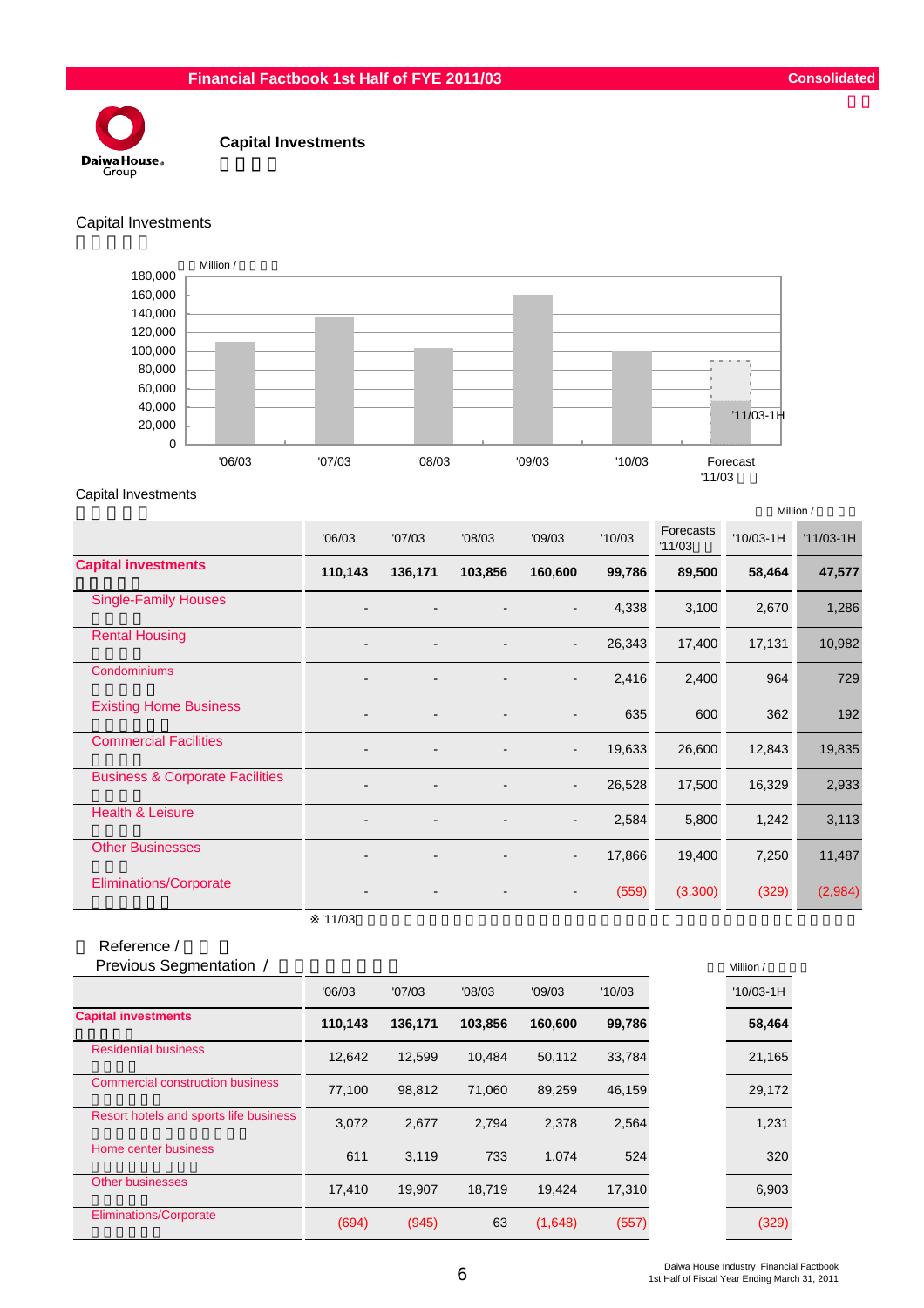#### **Financial Factbook 1st Half of FYE 2011/03 Consolidated**



 **Depreciation**

#### Depreciation



#### Depreciation

|                                            |                          |                          |        |                          |        |                     | Million /   |             |  |
|--------------------------------------------|--------------------------|--------------------------|--------|--------------------------|--------|---------------------|-------------|-------------|--|
|                                            | '06/03                   | '07/03                   | '08/03 | '09/03                   | '10/03 | Forecasts<br>'11/03 | $'10/03-1H$ | $'11/03-1H$ |  |
| <b>Depreciation</b>                        | 26,814                   | 29,536                   | 35,621 | 39,318                   | 43,917 | 46,000              | 21,085      | 21,714      |  |
| <b>Single-Family Houses</b>                |                          |                          |        | $\overline{\phantom{a}}$ | 2,593  | 2,600               | 1,337       | 1,200       |  |
| <b>Rental Housing</b>                      | $\blacksquare$           | $\blacksquare$           |        | $\overline{\phantom{a}}$ | 5,792  | 6,800               | 2,692       | 3,224       |  |
| Condominiums                               |                          |                          |        | $\overline{\phantom{a}}$ | 1,044  | 1,200               | 429         | 534         |  |
| <b>Existing Home Business</b>              | $\blacksquare$           | $\overline{a}$           |        | $\blacksquare$           | 357    | 500                 | 138         | 197         |  |
| <b>Commercial Facilities</b>               |                          |                          |        | $\overline{\phantom{a}}$ | 12,519 | 13,200              | 5,877       | 6,193       |  |
| <b>Business &amp; Corporate Facilities</b> |                          | $\overline{\phantom{0}}$ |        | $\overline{\phantom{a}}$ | 4,198  | 4,300               | 2,049       | 2,032       |  |
| <b>Health &amp; Leisure</b>                | $\overline{\phantom{0}}$ | $\overline{a}$           |        | $\overline{\phantom{a}}$ | 2,641  | 2,700               | 1,275       | 1,238       |  |
| <b>Other Businesses</b>                    |                          | $\overline{a}$           |        | $\overline{\phantom{a}}$ | 13,862 | 13,800              | 6,895       | 6,739       |  |
| <b>Eliminations/Corporate</b>              | $\blacksquare$           | $\overline{\phantom{0}}$ |        | $\blacksquare$           | 908    | 900                 | 389         | 353         |  |

## Reference /<br>Previous Ser

| Previous Segmentation /                 |        |        |        |        |        | Million /   |
|-----------------------------------------|--------|--------|--------|--------|--------|-------------|
|                                         | '06/03 | '07/03 | '08/03 | '09/03 | '10/03 | $'10/03-1H$ |
| <b>Depreciation</b>                     | 26.814 | 29,536 | 35,621 | 39,318 | 43,917 | 21,085      |
| <b>Residential business</b>             | 5,227  | 5,515  | 6.956  | 7.248  | 9,917  | 4,661       |
| <b>Commercial construction business</b> | 7,897  | 8,971  | 10.923 | 13.979 | 16,715 | 7,926       |
| Resort hotels and sports life business  | 1,918  | 1,915  | 2,579  | 2,859  | 2,524  | 1,217       |
| Home center business                    | 665    | 736    | 875    | 980    | 1,009  | 489         |
| <b>Other businesses</b>                 | 9,635  | 11,096 | 13.085 | 13,190 | 12,827 | 6,393       |
| <b>Eliminations/Corporate</b>           | 1,470  | 1,299  | 1,200  | 1,059  | 923    | 397         |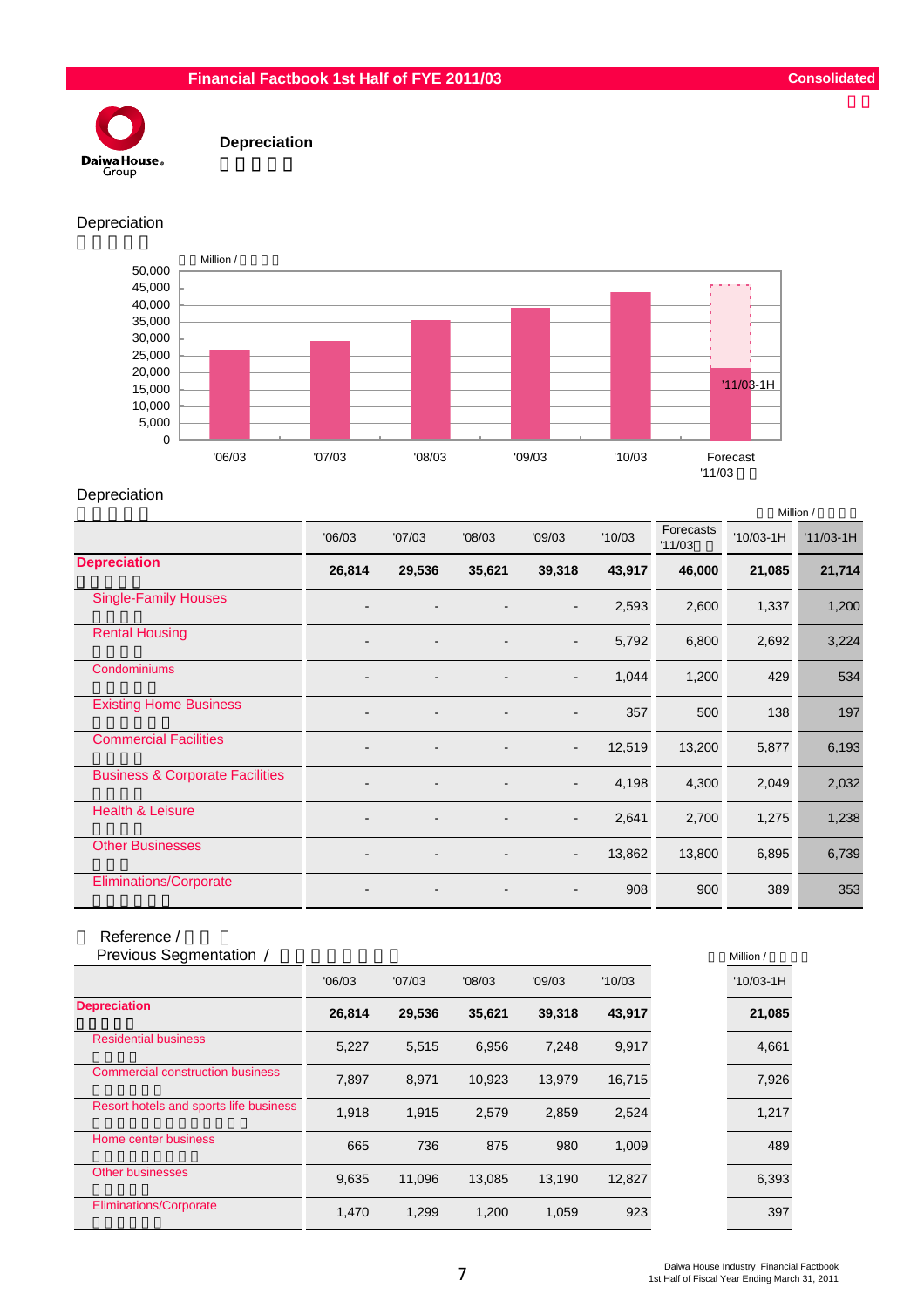



#### **Analysis of Operations**

#### Consolidated Statements of Income

|           |           |           |           |           | Million /           |                |             |
|-----------|-----------|-----------|-----------|-----------|---------------------|----------------|-------------|
| '06/03    | '07/03    | '08/03    | '09/03    | '10/03    | Forecasts<br>'11/03 | $'10/03-1H$    | $'11/03-1H$ |
| 1,528,983 | 1,618,450 | 1,709,254 | 1,690,956 | 1,609,883 | 1,660,000           | 804,460        | 821,901     |
| 1,213,644 | 1,283,587 | 1,360,348 | 1,357,820 | 1,303,881 | 1,325,200           | 645,265        | 650,372     |
| 235,266   | 249,183   | 259,784   | 259,555   | 243,288   | 249,800             | 120,446        | 124,702     |
| 80,072    | 85,678    | 89,120    | 73,580    | 62,714    | 85,000              | 38,748         | 46,826      |
| 1,590     | 2,142     | 2,602     | 2,840     | 3,103     |                     | 1,331          | 2,205       |
| 350       | 289       | 315       | 542       | 1,242     |                     | 741            | 348         |
| 29,063    | 10,609    | 10,176    | 12,663    | 12,352    | 12,000              | 6,113          | 6,707       |
| 1,321     | 1,750     | 3,371     | 5,160     | 6,869     |                     | 2,972          | 3,841       |
| 6,062     | 6,931     | 38,006    | 46,388    | 15,030    | 17,000              | 6,146          | 6,001       |
| 103,073   | 89,356    | 61,290    | 39,855    | 60,036    | 80,000              | 38,715         | 47,532      |
| 2,422     | 1,911     | 1,708     | 1,046     | 261       | 1,700               | 235            | 596         |
| 23,340    | 14,818    | 38,135    | 27,181    | 22,229    | 22,000              | 856            | 6,319       |
| 82,155    | 76,449    | 24,862    | 13,720    | 38,069    | 59,700              | 38,094         | 41,808      |
| 33,645    | 29,982    | 12,068    | 10,029    | 18,932    | 23,700              | 16,732         | 12,899      |
| 3,325     | 73        | $-285$    | $-479$    | 22        | 0                   | $\overline{c}$ |             |
| 45,184    | 46,393    | 13,079    | 4,170     | 19,113    | 36,000              | 21,359         | 28,910      |
| 81.88     | 81.15     | 22.46     | 7.20      | 33.00     | 62.17               | 36.88          | 49.93       |
| 20.00     | 20.00     | 24.00     | 24.00     | 17.00     | 17.00               |                |             |
| 24.4      | 24.6      | 106.8     | 333.4     | 51.5      | 27.3                |                |             |
| 269       | 392       | $-769$    | $-2,320$  | $-3,765$  |                     | $-1,640$       | $-1,636$    |
| 546,915   | 587,158   | 579,256   | 579,171   | 579,091   |                     | 579,137        | 579,076     |
|           |           |           |           |           |                     |                |             |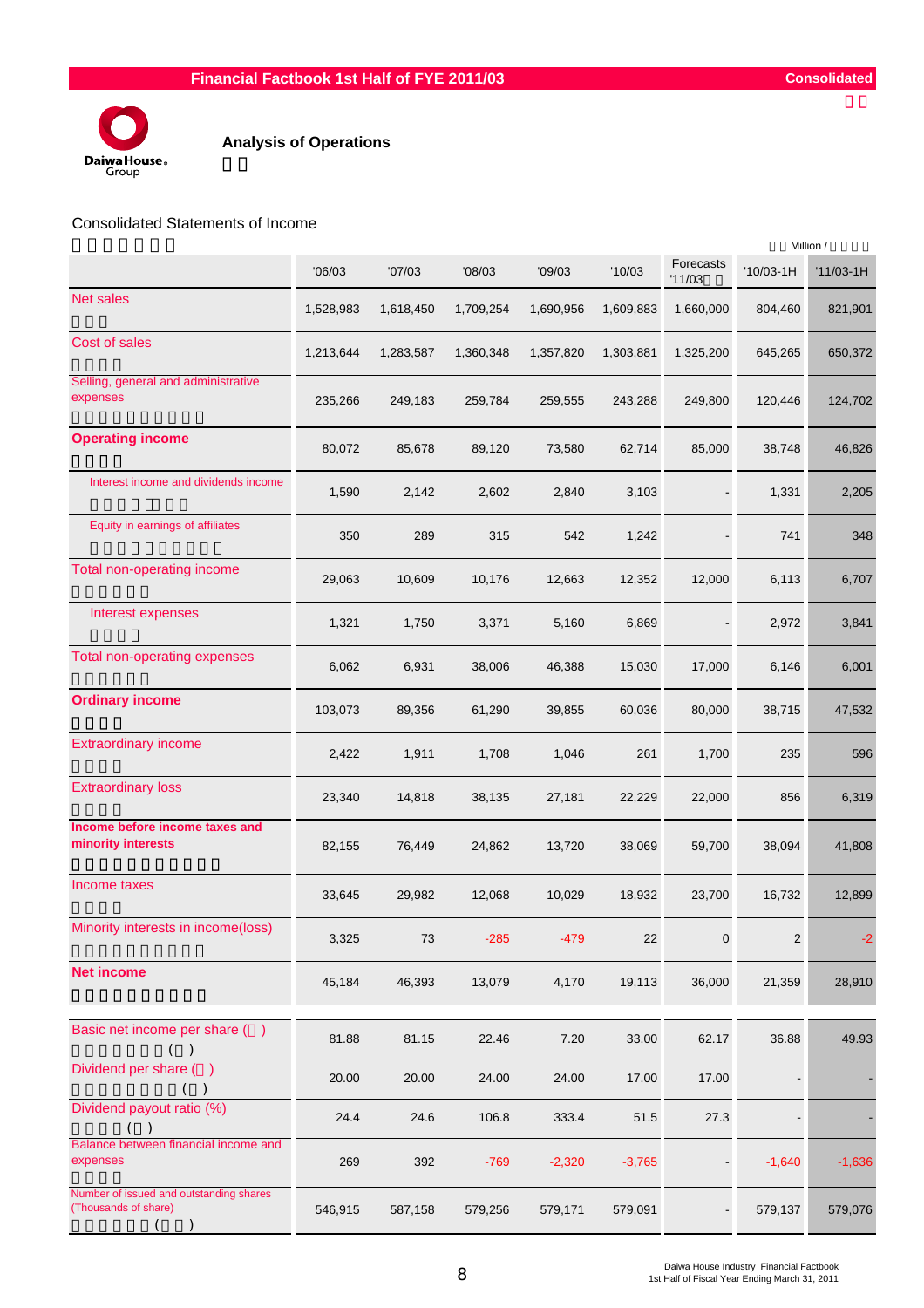

### **Analysis of Operations**

#### Sales by Segment

|                                            |        |        |                     | 100 Million / |            |  |
|--------------------------------------------|--------|--------|---------------------|---------------|------------|--|
|                                            | '09/03 | '10/03 | Forecasts<br>'11/03 | $'10/03-1$    | $'11/03-1$ |  |
| <b>Single-Family Houses</b>                | 3,561  | 3,259  | 3,250               | 1,726         | 1,615      |  |
| <b>Rental Housing</b>                      | 4,496  | 4,490  | 4,805               | 2,238         | 2,438      |  |
| Condominiums                               | 1,187  | 1,193  | 1,335               | 543           | 568        |  |
| <b>Existing Home Business</b>              | 348    | 469    | 595                 | 207           | 285        |  |
| <b>Commercial Facilities</b>               | 3,039  | 2,856  | 2,760               | 1,409         | 1,338      |  |
| <b>Business &amp; Corporate Facilities</b> | 2,435  | 1,962  | 1,865               | 998           | 985        |  |
| <b>Health &amp; Leisure</b>                | 612    | 571    | 595                 | 293           | 302        |  |
| <b>Other Businesses</b>                    | 2,223  | 2,109  | 2,210               | 1,040         | 1,090      |  |
| <b>Eliminations/Corporate</b>              | (992)  | (812)  | (815)               | (414)         | (404)      |  |
| <b>Total</b>                               | 16,909 | 16,098 | 16,600              | 8,044         | 8,219      |  |

#### Operating Income (Loss) by Segment

|                                            |                |        | 100 Million /              |            |            |
|--------------------------------------------|----------------|--------|----------------------------|------------|------------|
|                                            | '09/03         | '10/03 | <b>Forecasts</b><br>'11/03 | $'10/03-1$ | $'11/03-1$ |
| <b>Single-Family Houses</b>                | 30             | 62     | 148                        | 43         | 72         |
| <b>Rental Housing</b>                      | 341            | 386    | 415                        | 200        | 240        |
| Condominiums                               | $-101$         | $-183$ | 30                         | $-52$      | -2         |
| <b>Existing Home Business</b>              | $\overline{7}$ | 17     | 40                         | 5          | 19         |
| <b>Commercial Facilities</b>               | 339            | 344    | 325                        | 171        | 169        |
| <b>Business &amp; Corporate Facilities</b> | 333            | 217    | 120                        | 118        | 82         |
| <b>Health &amp; Leisure</b>                | $-10$          | $-5$   | $\mathbf 0$                | $-1$       | $-0$       |
| <b>Other Businesses</b>                    | 49             | 10     | 27                         | 13         | 11         |
| Eliminations/Corporate                     | (252)          | (222)  | (255)                      | (112)      | (124)      |
| <b>Total</b>                               | 735            | 627    | 850                        | 387        | 468        |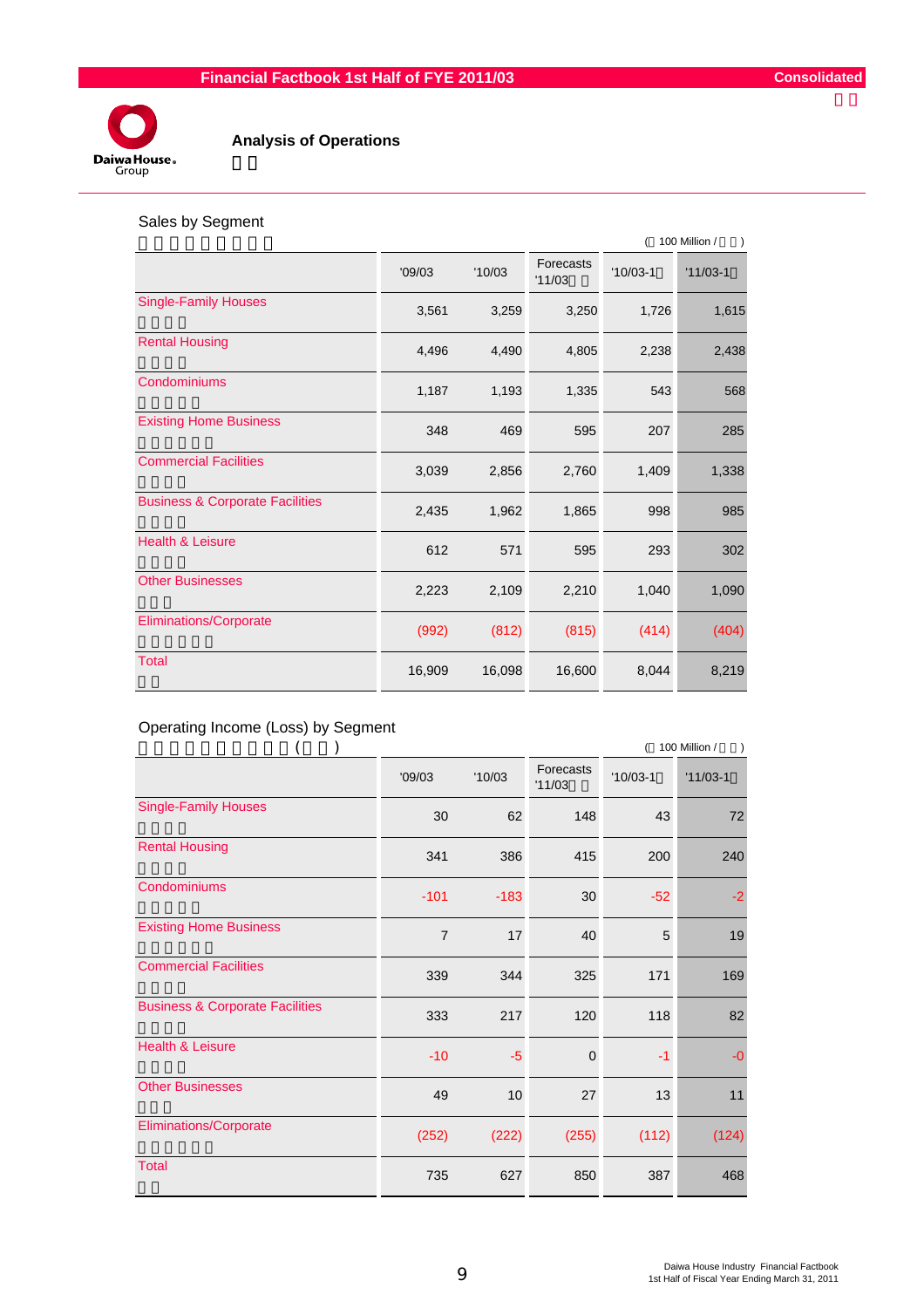



#### Rental Housing Condominiums

Management of rental housing units

|                               |                                          |         |         |         |         |         | Units / |
|-------------------------------|------------------------------------------|---------|---------|---------|---------|---------|---------|
|                               |                                          | '06/03  | '07/03  | '08/03  | '09/03  | '10/03  | '10/09  |
| Daiwa Living Co., Ltd.        | Management of rental housing units       | 131,583 | 159,288 | 187,460 | 213,423 | 243,526 | 255,043 |
|                               | Lump-sum contracts (occupancy guarantee) | 101,371 | 126.647 | 152,012 | 176,116 | 204,354 | 215,240 |
|                               | Occupancy rates()                        | 97.1    | 96.3    | 96.6    | 96.1    | 96.2    | 95.7    |
| Daiwa Lease Co., Ltd.         | Management of rental housing units       | 2,872   | 3,851   | 4,565   | 5,291   |         |         |
|                               | Lump-sum contracts (occupancy guarantee) | 2,738   | 3,717   | 4,425   | 5,183   |         |         |
|                               | Occupancy rates()                        | 92.0    | 93.4    | 95.3    | 90.3    |         |         |
| Nihon Jyutaku Ryutu Co., Ltd. | Management of rental housing units       | 8,543   | 9,757   | 10,783  | 12,076  | 12,996  | 13,372  |
|                               | Lump-sum contracts (occupancy guarantee) | 6,927   | 8,029   | 8,991   | 9,959   | 10,570  | 10,893  |
|                               | Occupancy rates()                        | 95.0    | 93.8    | 94.3    | 94.0    | 94.5    | 95.3    |
| <b>Total</b>                  | Management of rental housing units       | 142,998 | 172,896 | 202,808 | 230,790 | 256,522 | 268,415 |
|                               | Lump-sum contracts (occupancy guarantee) | 111,036 | 138,393 | 165,428 | 191,258 | 214,924 | 226,133 |
|                               | Occupancy rates()                        | 96.8    | 96.1    | 96.5    | 95.8    | 96.2    | 95.7    |
|                               |                                          | '09/04  |         |         |         |         |         |

Management of condominium units

|                          |                                  |                          |                |                          |                          |         | Units / |
|--------------------------|----------------------------------|--------------------------|----------------|--------------------------|--------------------------|---------|---------|
|                          |                                  | '06/03                   | '07/03         | '08/03                   | '09/03                   | '10/03  | '10/09  |
| Daiwa Service Co., Ltd.  | Management of condominium units  | 46,355                   | 52,587         | 58,275                   | 63,271                   | 67,945  | 69,417  |
|                          | Entrustment agreements with HOAs | 865                      | 951            | 1,028                    | 1,095                    | 1,152   | 1,173   |
| Daiwa LifeNext Co., Ltd. | Management of condominium units  |                          |                |                          | $\overline{\phantom{a}}$ | 129,937 | 129,706 |
| '09/09<br>'10/04         | Entrustment agreements with HOAs | $\overline{\phantom{a}}$ | $\overline{a}$ | $\overline{\phantom{a}}$ | $\blacksquare$           | 2,178   | 2,174   |
| <b>Total</b>             | Management of condominium units  | 46,355                   | 52,587         | 58,275                   | 63,271                   | 197,882 | 199,123 |
|                          | Entrustment agreements with HOAs | 865                      | 951            | 1,028                    | 1,095                    | 3,330   | 3,347   |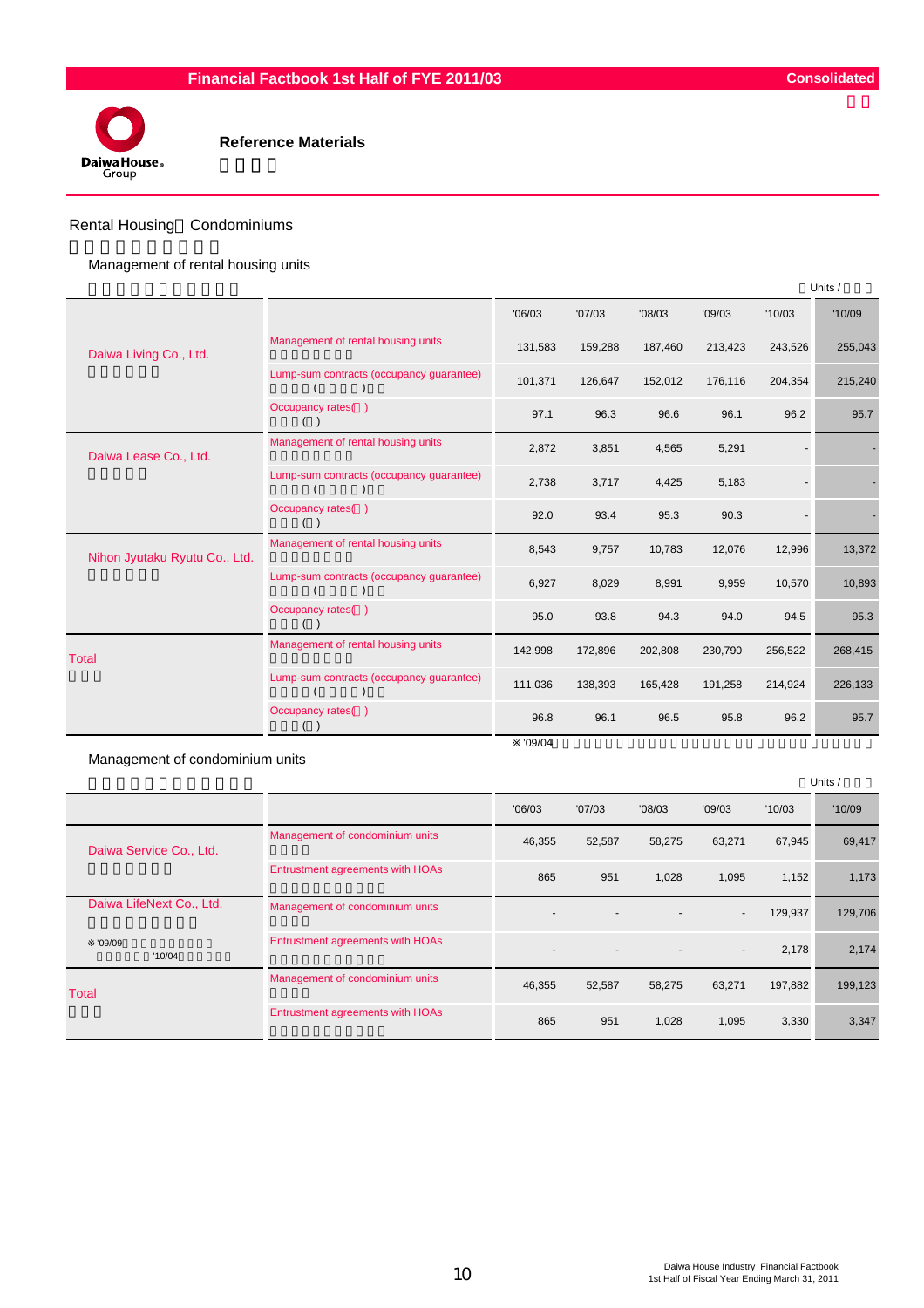

#### Commercial Facilities

Sublease areas of commercial construction

|                                     |                                       | '06/03    | '07/03    | '08/03    | '09/03    | '10/03    | '10/09    |
|-------------------------------------|---------------------------------------|-----------|-----------|-----------|-----------|-----------|-----------|
| Daiwa Lease Co., Ltd.               | Total leasing floor space()<br>( )    | 1,083,127 | 1,250,863 | 1,424,599 | 1,581,745 | 1,631,809 | 1,642,403 |
|                                     | Leasing floor space occupied()<br>( ) | 1,068,375 | 1,225,480 | 1,389,283 | 1,538,349 | 1,581,713 | 1,588,547 |
|                                     | <b>Tenants</b>                        | 1,598     | 1,882     | 2,092     | 2,322     | 2,478     | 2,513     |
|                                     | Occupancy rates()*<br>$( )^*$         | 98.6      | 98.0      | 97.5      | 97.3      | 96.9      | 96.7      |
| Daiwa Information Service Co., Ltd. | Total leasing floor space()<br>( )    | 724,342   | 891,904   | 1,004,589 | 1,129,528 | 1,236,900 | 1,263,191 |
|                                     | Leasing floor space occupied()<br>( ) | 720,424   | 886,370   | 991,153   | 1,113,035 | 1,220,523 | 1,243,943 |
|                                     | <b>Tenants</b>                        | 1,058     | 1,405     | 1,564     | 1,773     | 2,001     | 2,054     |
|                                     | Occupancy rates()*<br>$( )^*$         | 99.5      | 99.4      | 98.7      | 98.5      | 98.7      | 98.5      |
| Daiwa Royal Co., Ltd.               | Total leasing floor space()<br>( )    | 792,299   | 871,292   | 920,013   | 958,845   | 1,047,860 | 1,081,790 |
|                                     | Leasing floor space occupied()<br>( ) | 790,273   | 867,054   | 914,545   | 944,568   | 1,032,142 | 1,068,484 |
|                                     | <b>Tenants</b>                        | 1,351     | 1,488     | 1,583     | 1,665     | 1,790     | 1,847     |
|                                     | Occupancy rates()*<br>$( )^*$         | 99.7      | 99.5      | 99.4      | 98.5      | 98.5      | 98.8      |
| <b>Total</b>                        | Total leasing floor space()<br>( )    | 2,599,768 | 3,014,059 | 3,349,201 | 3,670,118 | 3,916,569 | 3,987,384 |
|                                     | Leasing floor space occupied()<br>( ) | 2,579,072 | 2,978,904 | 3,294,981 | 3,595,952 | 3,834,378 | 3,900,974 |
|                                     | <b>Tenants</b>                        | 4,007     | 4,775     | 5,239     | 5,760     | 6,269     | 6,414     |
|                                     | Occupancy rates()*<br>$( )^*$         | 99.2      | 98.8      | 98.4      | 98.0      | 97.9      | 97.8      |

\*Leasing floor space occupied/Total leasing floor space

Reference \*  $\qquad \qquad \wedge$ 

Management of Owned Commercial Facilities

|                                |                                | '10/03  | '10/09  |
|--------------------------------|--------------------------------|---------|---------|
| Daiwa House Industry Co., Ltd. | Total leasing floor space()    | 349,153 | 362,178 |
|                                | Leasing floor space occupied() | 322,550 | 332,505 |
|                                | <b>Tenants</b>                 | 680     | 698     |
|                                | Occupancy rates()*             | 92.4    | 91.8    |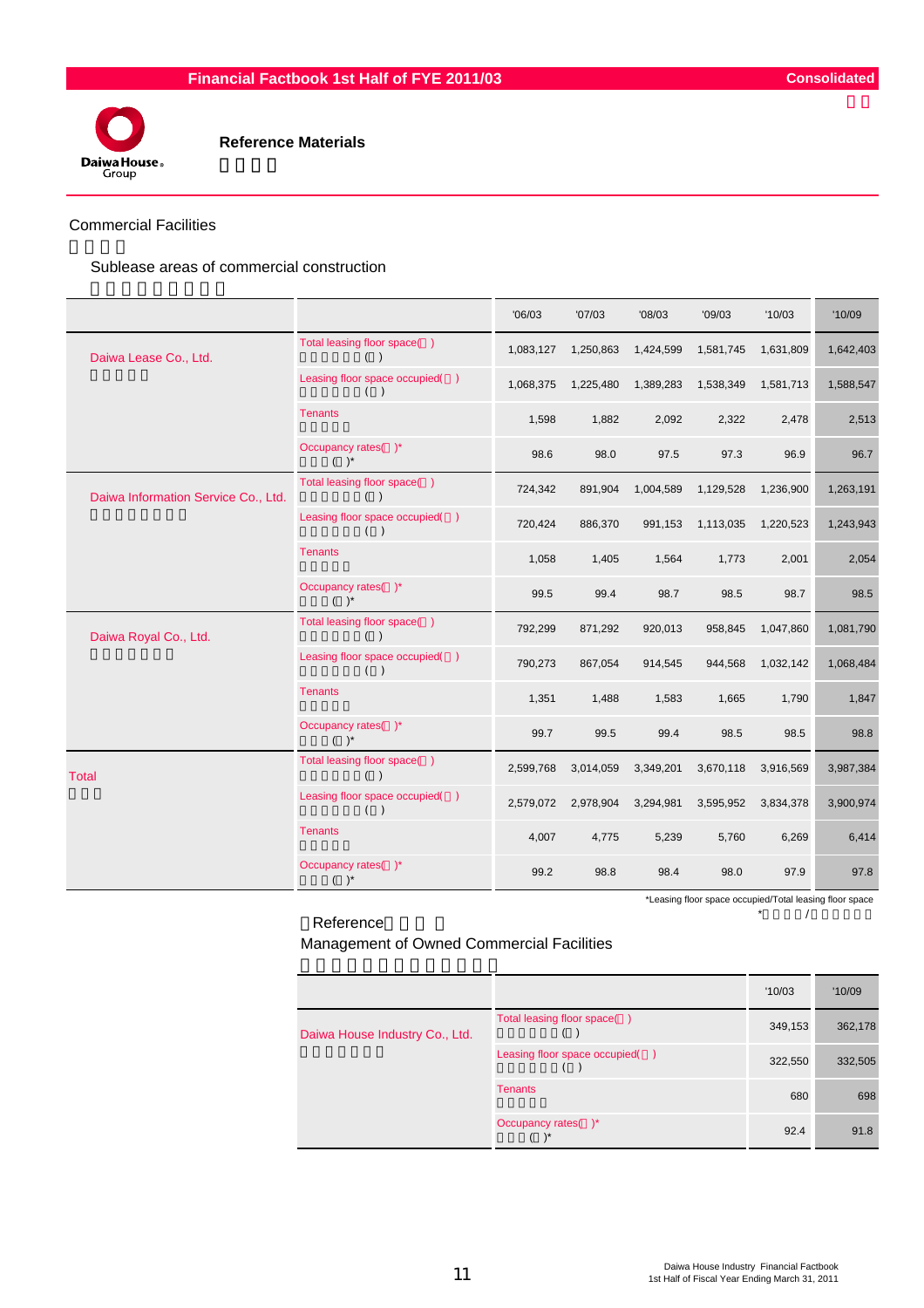



#### Health & Leisure

#### DAIWA ROYAL HOTELS

|                                                      |    | '07/03                                                                        | '08/03                  | '09/03            | '10/03         | '10/09          |
|------------------------------------------------------|----|-------------------------------------------------------------------------------|-------------------------|-------------------|----------------|-----------------|
| Number of guests                                     | 1H | 1,761,123                                                                     | 1,636,366               | 1,596,953         | 1,490,678      | 1,714,207       |
|                                                      | 2H | 1,525,192                                                                     | 1,463,770               | 1,343,032         | 1,369,155      |                 |
| Room occupancy rates()                               | 1H | 58.9                                                                          | 55.8                    | 53.7              | 49.0           | 56.7            |
|                                                      | 2H | 53.2                                                                          | 53.4                    | 46.9              | 48.1           |                 |
| Number of Daiwa Royal club members                   |    | 9,288                                                                         | 8,968                   | 8,634             | 8,288          | 8,177           |
| Golf courses                                         |    |                                                                               |                         | (Note) 30 hotels. |                | $\overline{30}$ |
|                                                      |    | '07/03                                                                        | '08/03                  | '09/03            | '10/03         | '10/09          |
| Number of guests                                     | 1H | 186,052                                                                       | 194,684                 | 196,277           | 200,608        | 199,787         |
|                                                      | 2H | 161,573                                                                       | 159,077                 | 162,595           | 164,633        |                 |
| Number of members                                    | 1H | 5,237                                                                         | 5,054                   | 4,643             | 4,069          | 3,877           |
|                                                      | 2H | 5,161                                                                         | 4,928                   | 4,492             | 3,944          |                 |
| Sports club NAS                                      |    |                                                                               | (Note) 10 golf courses. |                   |                | 10              |
|                                                      |    | '07/03                                                                        | '08/03                  | '09/03            | '10/03         | '10/09          |
| Number of members                                    |    | 97,270                                                                        | 93,034                  | 96,687            | 97,929         | 103,802         |
| <b>City-Center Hotels</b><br><b>Other Businesses</b> |    |                                                                               | (Note) 53 sports clubs. | $\overline{(\ }$  |                | 53              |
|                                                      |    | '07/03                                                                        | '08/03                  | '09/03            | Rooms /        |                 |
|                                                      | 1H | 75.6                                                                          | 78.3                    | 74.8              | '10/03<br>71.7 | '10/09<br>73.5  |
| Room occupancy rates()                               | 2H | 75.5                                                                          | 74.2                    | 69.4              | 70.6           |                 |
| <b>Daiwa Roynet Hotels</b>                           |    | (8)                                                                           | (10)                    | (14)              | (20)           | (24)            |
|                                                      |    | 1,675                                                                         | 2,085                   | 2,916             | 4,354          | 5,203           |
| <b>Royton Sapporo</b>                                |    | (1)                                                                           | (1)                     | (1)               | (1)            | (1)             |
|                                                      |    | 292                                                                           | 292                     | 292               | 292            | 292             |
| <b>OSAKA DAI-ICHI HOTEL</b>                          |    | (1)                                                                           | (1)                     | (1)               | (1)            | (1)             |
| <b>Total</b>                                         |    | 448<br>(10)                                                                   | 447                     | 447               | 446            | 446<br>(26)     |
|                                                      |    | 2,415                                                                         | (12)<br>2,824           | (16)<br>3,655     | (22)<br>5,092  | 5,941           |
|                                                      |    | (Note) Figures in parentheses indicate the number of hotels in each category. |                         |                   | ( )<br>(       |                 |

#### Home Center Business

|                                                     |    | '07/03  | '08/03  | '09/03  | '10/03  | '10/09  |
|-----------------------------------------------------|----|---------|---------|---------|---------|---------|
| Number of customers Thousands)                      | 1H | 12,481  | 12,179  | 13,040  | 12,825  | 12,703  |
|                                                     | 2H | 11.732  | 11,576  | 11.626  | 11,714  |         |
| Sales account per customer                          | 1H | 2,282   | 2,337   | 2,303   | 2,255   | 2,239   |
|                                                     | 2H | 2,387   | 2.451   | 2,365   | 2,320   |         |
| Sales floor space (except out-mall selling space) ( |    | 207,476 | 233,936 | 234.749 | 220,308 | 220,308 |
| Number of stores<br><b>Stores</b>                   |    | 42      | 47      | 48      | 47      | 47      |

(Note) Excluding home renovation. (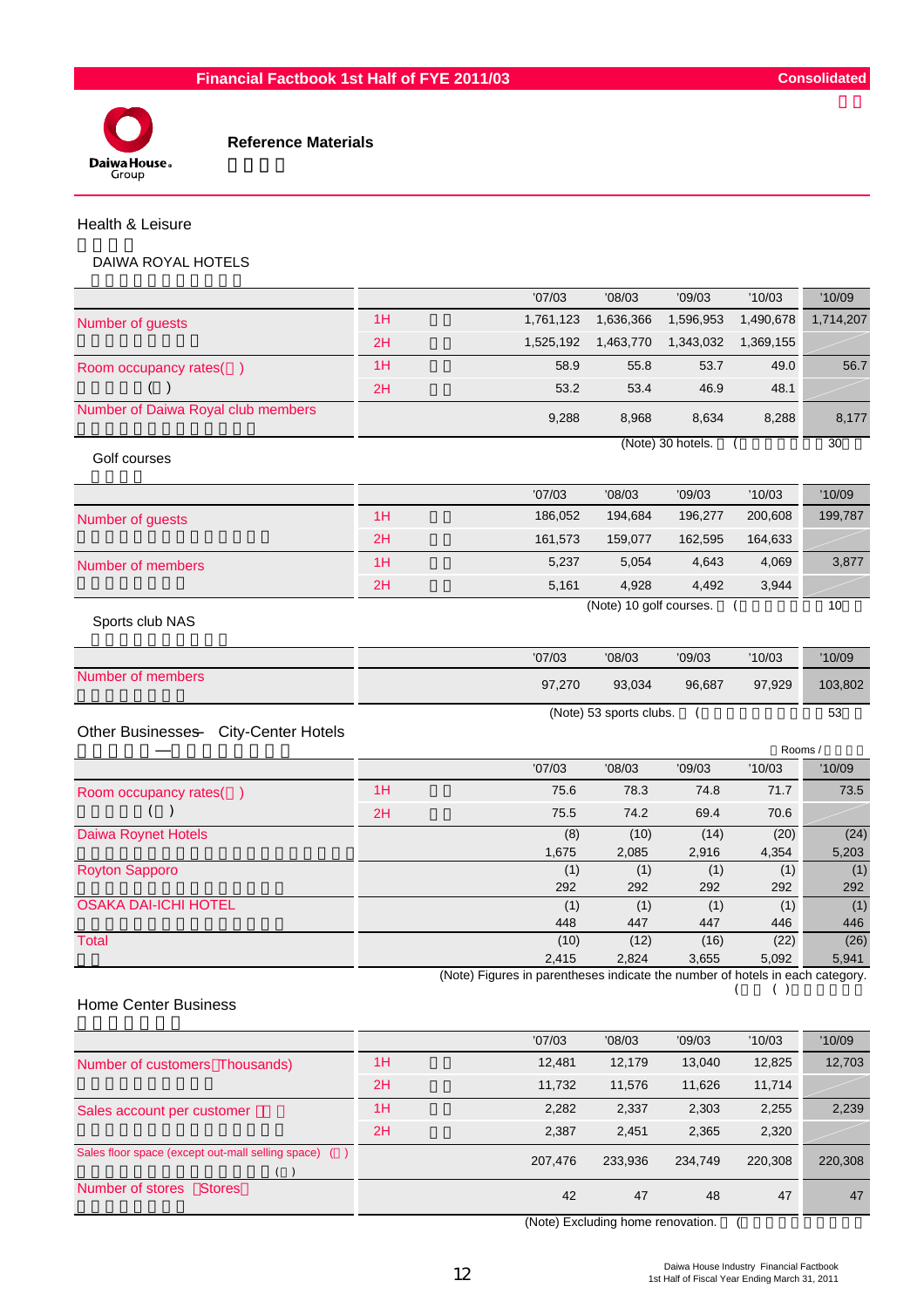

|                                     | Performance Indicators of Major Companies in the Daiwa House Group<br>Million / |                  |                     |                    |               |                 |               |                                                              |  |  |  |  |
|-------------------------------------|---------------------------------------------------------------------------------|------------------|---------------------|--------------------|---------------|-----------------|---------------|--------------------------------------------------------------|--|--|--|--|
|                                     |                                                                                 | <b>Net Sales</b> | Operating<br>income | Ordinary<br>income | Net<br>income | Total<br>assets | Net<br>assets | Interest-bearing<br>liabilities<br>(excl. lease obligations) |  |  |  |  |
| Daiwa House Industry Co., Ltd.      | '09/09                                                                          | 532,431          | 29,105              | 31,307             | 19,216        | 1,308,716       | 552,918       | 245,000                                                      |  |  |  |  |
| (non-consolidated)                  | '10/09                                                                          | 514,908          | 32,074              | 37,650             | 25,714        | 1,435,229       | 560,927       | 355,000                                                      |  |  |  |  |
| Daiwa Lease Co., Ltd.               | '09/09                                                                          | 63,661           | 3,619               | 3,151              | 1,624         | 300,373         | 102,903       | 36,900                                                       |  |  |  |  |
|                                     | '10/09                                                                          | 63,014           | 3,830               | 3,505              | 1,887         | 307,307         | 105,284       | 42,000                                                       |  |  |  |  |
| Daiwa Rakuda Industry Co., Ltd.     | '09/09                                                                          | 18,981           | 286                 | 338                | 156           | 34,623          | 20,378        |                                                              |  |  |  |  |
|                                     | '10/09                                                                          | 19,376           | 188                 | 248                | 85            | 34,787          | 20,581        |                                                              |  |  |  |  |
| Daiwa Logistics Co., Ltd.           | '09/09                                                                          | 15,507           | 740                 | 786                | 440           | 27,630          | 15,889        | 5,860                                                        |  |  |  |  |
|                                     | '10/09                                                                          | 16,727           | 700                 | 760                | 227           | 31,081          | 16,196        | 7,937                                                        |  |  |  |  |
| Daiwa Service Co., Ltd.             | '09/09                                                                          | 11,394           | 439                 | 553                | 459           | 10,953          | 5,834         |                                                              |  |  |  |  |
|                                     | '10/09                                                                          | 10,648           | 377                 | 392                | 377           | 11,035          | 6,435         |                                                              |  |  |  |  |
| Daiwa Living Co., Ltd.              | '09/09                                                                          | 85,666           | 1,923               | 2,103              | 1,135         | 57,404          | 17,776        |                                                              |  |  |  |  |
|                                     | '10/09                                                                          | 95,383           | 2,437               | 2,584              | 1,360         | 61,335          | 18,837        |                                                              |  |  |  |  |
| Daiwa Information Service Co., Ltd. | '09/09                                                                          | 17,445           | 1,447               | 1,444              | 847           | 70,716          | 7,440         | 2,788                                                        |  |  |  |  |
|                                     | '10/09                                                                          | 18,446           | 1,704               | 2,013              | 1,138         | 74,693          | 8,791         | 1,994                                                        |  |  |  |  |
| Daiwa Royal Co., Ltd.               | '09/09                                                                          | 17,248           | 1,235               | 1,595              | 855           | 75,168          | 8,444         | 10,070                                                       |  |  |  |  |
|                                     | '10/09                                                                          | 19,863           | 1,406               | 1,643              | 1,108         | 91,319          | 9,468         | 15,770                                                       |  |  |  |  |
| Nihon Jyutaku Ryutu Co., Ltd.       | '09/09                                                                          | 10,407           | 201                 | 179                | 100           | 14,422          | 3,424         | 3,467                                                        |  |  |  |  |
|                                     | '10/09                                                                          | 10,141           | 163                 | 147                | 48            | 15,853          | 3,526         | 4,738                                                        |  |  |  |  |
| Royal Home Center Co., Ltd.         | '09/09                                                                          | 31,574           | 865                 | 922                | 439           | 45,541          | 34,263        | 3,500                                                        |  |  |  |  |
|                                     | '10/09                                                                          | 30,889           | 874                 | 848                | 305           | 43,627          | 33,645        | 1,500                                                        |  |  |  |  |
| Daiwa Resort Co., Ltd.              | '09/09                                                                          | 22,968           | 123                 | 188                | 3             | 65,835          | 13,926        |                                                              |  |  |  |  |
|                                     | '10/09                                                                          | 23,680           | 241                 | 322                | $-31$         | 61,159          | 10,226        |                                                              |  |  |  |  |
| Daiwa House Industry Co., Ltd.      | '09/09                                                                          | 804,460          | 38,748              | 38,715             | 21,359        | 1,795,287       | 622,341       | 354,542                                                      |  |  |  |  |
| (consolidated)                      | '10/09                                                                          | 821,901          | 46,826              | 47,532             | 28,910        | 1,940,494       | 635,357       | 457,353                                                      |  |  |  |  |
| Parent company's share of           | '09/09                                                                          | 1.51             | 1.33                | 1.24               | 1.11          |                 |               |                                                              |  |  |  |  |
| the Group total (Times)             | '10/09                                                                          | 1.60             | 1.46                | 1.26               | 1.12          |                 |               |                                                              |  |  |  |  |

Daiwa House Industry Financial Factbook<br>1st Half of Fiscal Year Ending March 31, 2011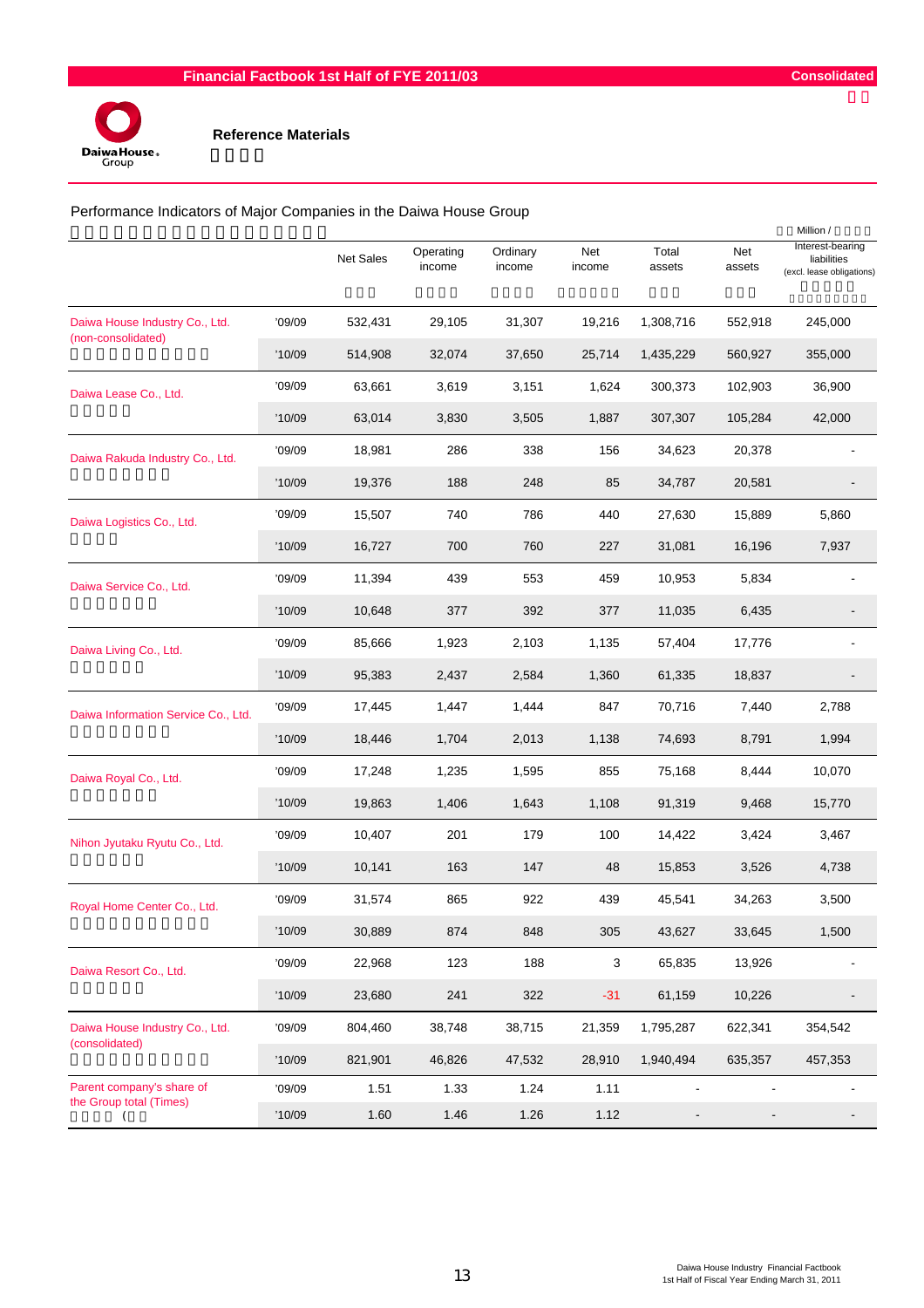

#### Non-Consolidated Balance Sheets

|                                                                                          | Million / |           |           |                |           |             |
|------------------------------------------------------------------------------------------|-----------|-----------|-----------|----------------|-----------|-------------|
|                                                                                          | '06/03    | '07/03    | '08/03    | '09/03         | '10/03    | $'11/03-1H$ |
| <b>Assets</b>                                                                            |           |           |           |                |           |             |
| <b>Current assets</b>                                                                    |           |           |           |                |           |             |
| Cash and deposits                                                                        | 65,364    | 52,186    | 42,358    | 58,195         | 138,706   | 154,977     |
| Notes receivable, accounts receivable from completed<br>construction contracts and other | 39,240    | 34,224    | 33,579    | 23,819         | 43,499    | 48,330      |
| Short-term investment securities                                                         |           |           | 20        | $\blacksquare$ | 6         | 6           |
| Inventories                                                                              | 347,376   | 404,124   | 457,722   | 364,009        | 269,544   | 259,130     |
| Costs on uncompleted construction contracts                                              | 47,602    | 56,652    | 70,035    | 54,663         | 11,228    | 9,237       |
| Land for sale                                                                            | 245,948   | 279,133   | 291,740   | 226,789        | 203,407   | 199,913     |
| Single-family houses for sale                                                            | 92,238    | 98,132    | 120,449   | 100,488        | 84,296    | 81,714      |
| Condominiums for sale                                                                    | 103,430   | 130,532   | 127,870   | 96,352         | 85,782    | 87,893      |
| <b>Other</b>                                                                             | 50,280    | 50,468    | 43,420    | 29,949         | 33,329    | 30,306      |
| <b>Buildings for sale</b>                                                                | 43,923    | 57,323    | 84,005    | 72,090         | 48,717    | 42,822      |
| Single-family houses for sale                                                            | 16,468    | 14,009    | 16,435    | 15,021         | 9,174     | 9,147       |
| Condominiums for sale                                                                    | 27,298    | 41,387    | 66,853    | 57,048         | 36,611    | 33,667      |
| <b>Other</b>                                                                             | 156       | 1,926     | 716       | 20             | 2,931     | 7           |
| Other                                                                                    | 37,972    | 43,001    | 66,194    | 57,787         | 62,494    | 74,407      |
| Allowance for doubtful accounts                                                          | $-2,072$  | $-1,416$  | $-815$    | $-987$         | $-2,400$  | $-2,338$    |
| <b>Total current assets</b>                                                              | 487,881   | 532,120   | 599,060   | 502,824        | 511,849   | 534,512     |
| <b>Noncurrent assets</b>                                                                 |           |           |           |                |           |             |
| Property, plant and equipment                                                            | 339,110   | 314,267   | 327,077   | 395,843        | 420,817   | 402,411     |
| <b>Buildings and structures</b>                                                          | 78,461    | 61,015    | 72,953    | 129,291        | 144,892   | 139,430     |
| Land                                                                                     | 249,303   | 234,503   | 231,020   | 248,397        | 254,006   | 243,330     |
| Other                                                                                    | 11,345    | 18,748    | 23,102    | 18,154         | 21,918    | 19,650      |
| Intangible assets                                                                        | 7,423     | 7,533     | 7,516     | 7,553          | 7,924     | 8,604       |
| Investments and other assets                                                             |           |           |           |                |           |             |
| <b>Total noncurrent assets</b>                                                           | 243,958   | 346,520   | 399,884   | 431,278        | 477,608   | 489,700     |
|                                                                                          | 590,492   | 668,321   | 734,477   | 834,676        | 906,349   | 900,717     |
| <b>Total assets</b>                                                                      | 1,078,374 | 1,200,441 | 1,333,538 | 1,337,500      | 1,418,199 | 1,435,229   |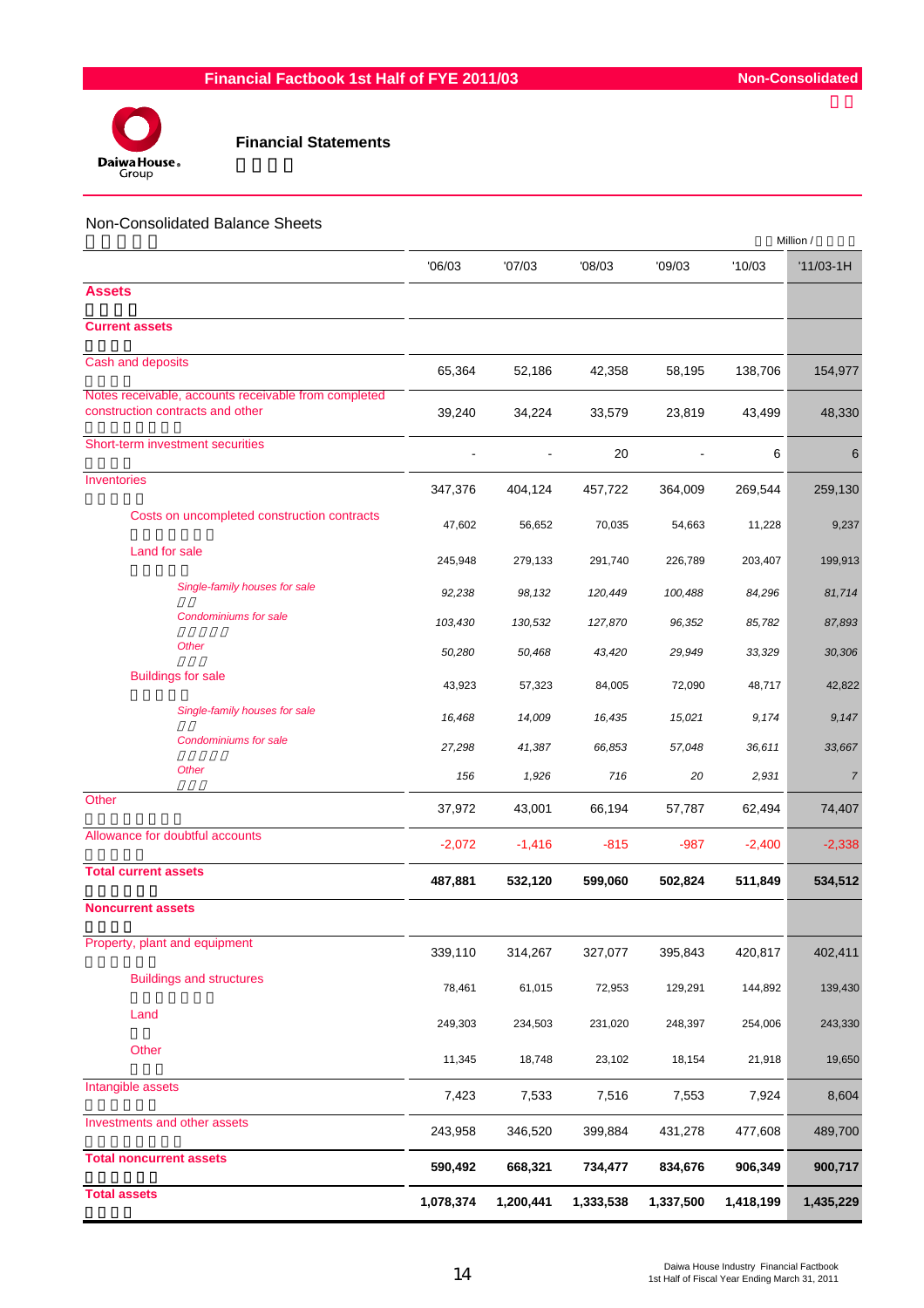

#### Non-Consolidated Balance Sheets

|                                                                      |         |                |         |                |         | Million /   |
|----------------------------------------------------------------------|---------|----------------|---------|----------------|---------|-------------|
|                                                                      | '06/03  | '07/03         | '08/03  | '09/03         | '10/03  | $'11/03-1H$ |
| <b>Liabilities</b>                                                   |         |                |         |                |         |             |
| <b>Current liabilities</b>                                           |         |                |         |                |         |             |
| Notes payable, accounts payable for construction contracts and other | 138,143 | 216,105        | 159,798 | 98,126         | 82,342  | 76,521      |
| <b>Commercial papers</b>                                             |         | $\blacksquare$ | 20,000  |                |         |             |
| Income taxes payable                                                 | 9,274   | 9,334          | 16,362  | 540            | 17,983  | 5,139       |
| Advances received on uncompleted construction contracts              | 65,087  | 59,651         | 55,615  | 59,534         | 24,968  | 30,526      |
| Other                                                                | 145,234 | 164,060        | 199,263 | 184,994        | 188,932 | 186,641     |
| <b>Total current liabilities</b>                                     | 357,740 | 449,152        | 451,040 | 343,195        | 314,227 | 298,829     |
| <b>Noncurrent liabilities</b>                                        |         |                |         |                |         |             |
| Bonds payable                                                        |         |                |         | $\blacksquare$ | 100,000 | 100,000     |
| Long-term loans payable                                              |         | ۰              | 145,000 | 245,000        | 245,000 | 255,000     |
| Other                                                                | 186,181 | 158,080        | 176,241 | 207,111        | 213,654 | 220,473     |
| <b>Total noncurrent liabilities</b>                                  | 186,181 | 158,080        | 321,241 | 452,111        | 558,654 | 575,473     |
| <b>Total liabilities</b>                                             | 543,921 | 607,232        | 772,282 | 795,306        | 872,881 | 874,302     |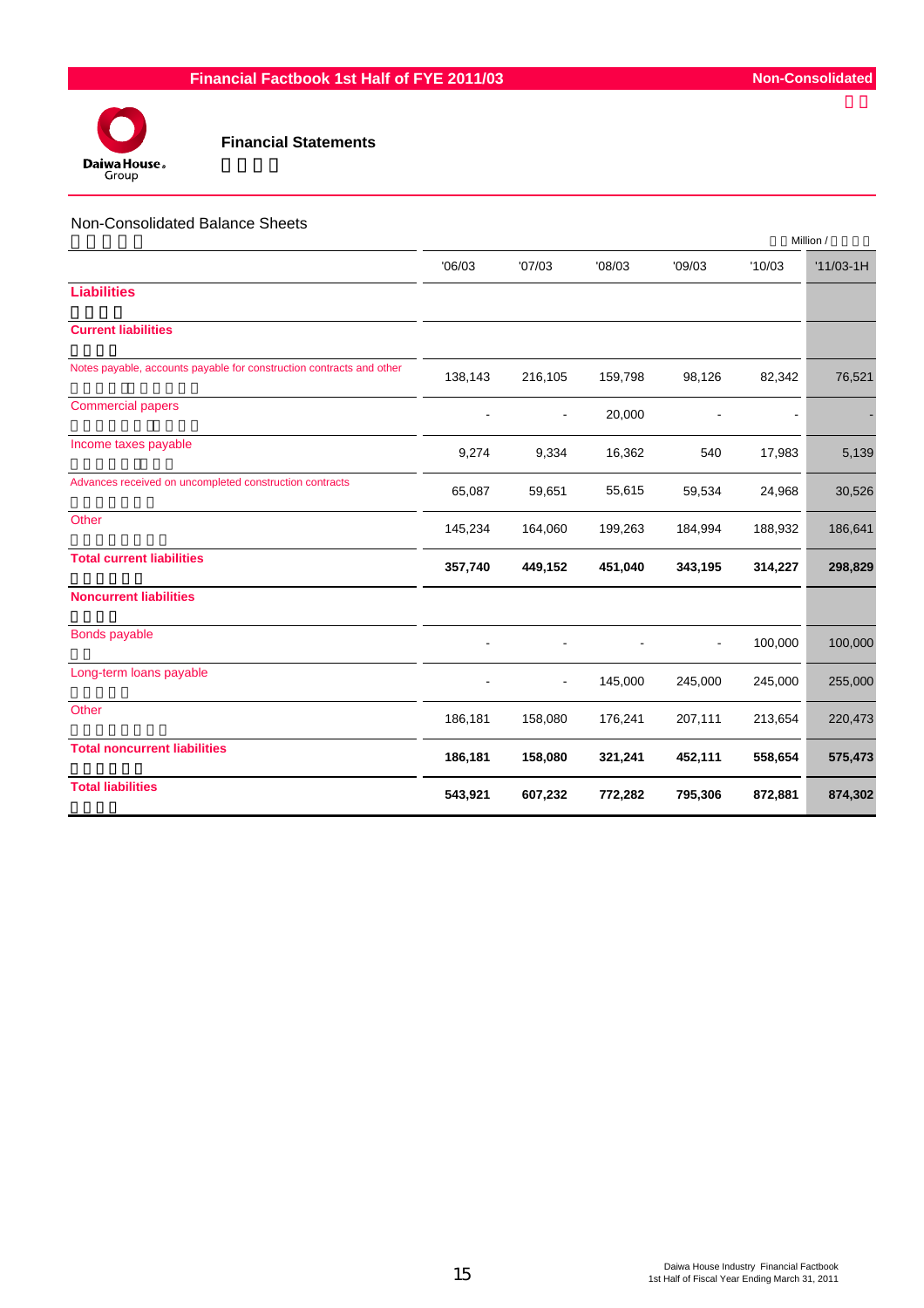

| Non-Consolidated Balance Sheets                       |                |           |           |           |                          | Million /   |
|-------------------------------------------------------|----------------|-----------|-----------|-----------|--------------------------|-------------|
|                                                       | '06/03         | '07/03    | '08/03    | '09/03    | '10/03                   | $'11/03-1H$ |
| <b>Shareholders' equity</b>                           |                |           |           |           |                          |             |
| <b>Capital stock</b>                                  | 110,120        |           |           |           |                          |             |
| <b>Capital surplus</b>                                | 147,761        |           |           |           | L.                       |             |
| <b>Retained earnings</b>                              | 315,157        |           |           |           |                          |             |
| <b>Treasury stock</b>                                 | $-645$         |           |           |           |                          |             |
| Revaluation reserve for land                          | $-67,709$      |           |           |           |                          |             |
| Valuation difference on available-for-sale securities | 29,769         |           |           |           | $\overline{\phantom{0}}$ |             |
| <b>Total shareholders' equity</b>                     | 534,453        |           |           |           |                          |             |
| <b>Total liabilities and shareholders' equity</b>     | 1,078,374      |           |           |           |                          |             |
| <b>Net assets</b>                                     |                |           |           |           |                          |             |
| <b>Shareholders' equity</b>                           |                |           |           |           |                          |             |
| <b>Capital stock</b>                                  |                | 110,120   | 110,120   | 110,120   | 110,120                  | 110,120     |
| <b>Capital surplus</b>                                | L,             | 228,795   | 228,786   | 228,786   | 228,786                  | 228,786     |
| <b>Retained earnings</b>                              |                | 339,441   | 327,925   | 317,951   | 316,720                  | 320,698     |
| <b>Treasury stock</b>                                 |                | $-24,950$ | $-36,791$ | $-36,810$ | $-36,873$                | $-36,880$   |
| <b>Total shareholders' equity</b>                     |                | 653,407   | 630,040   | 620,046   | 618,753                  | 622,725     |
| <b>Valuation and translation adjustments</b>          |                |           |           |           |                          |             |
| Valuation difference on available-for-sale securities | $\overline{a}$ | 29,585    | 13,784    | 3,127     | 7,258                    | 7,012       |
| Revaluation reserve for land                          |                | $-89,784$ | $-82,569$ | $-80,980$ | $-80,694$                | $-68,810$   |
| <b>Total valuation and translation adjustments</b>    |                | $-60,198$ | $-68,785$ | $-77,853$ | $-73,436$                | $-61,797$   |
| <b>Total net assets</b>                               |                | 593,208   | 561,255   | 542,193   | 545,317                  | 560,927     |
| <b>Total liabilities and net assets</b>               | -              | 1,200,441 | 1,333,538 | 1,337,500 | 1,418,199                | 1,435,229   |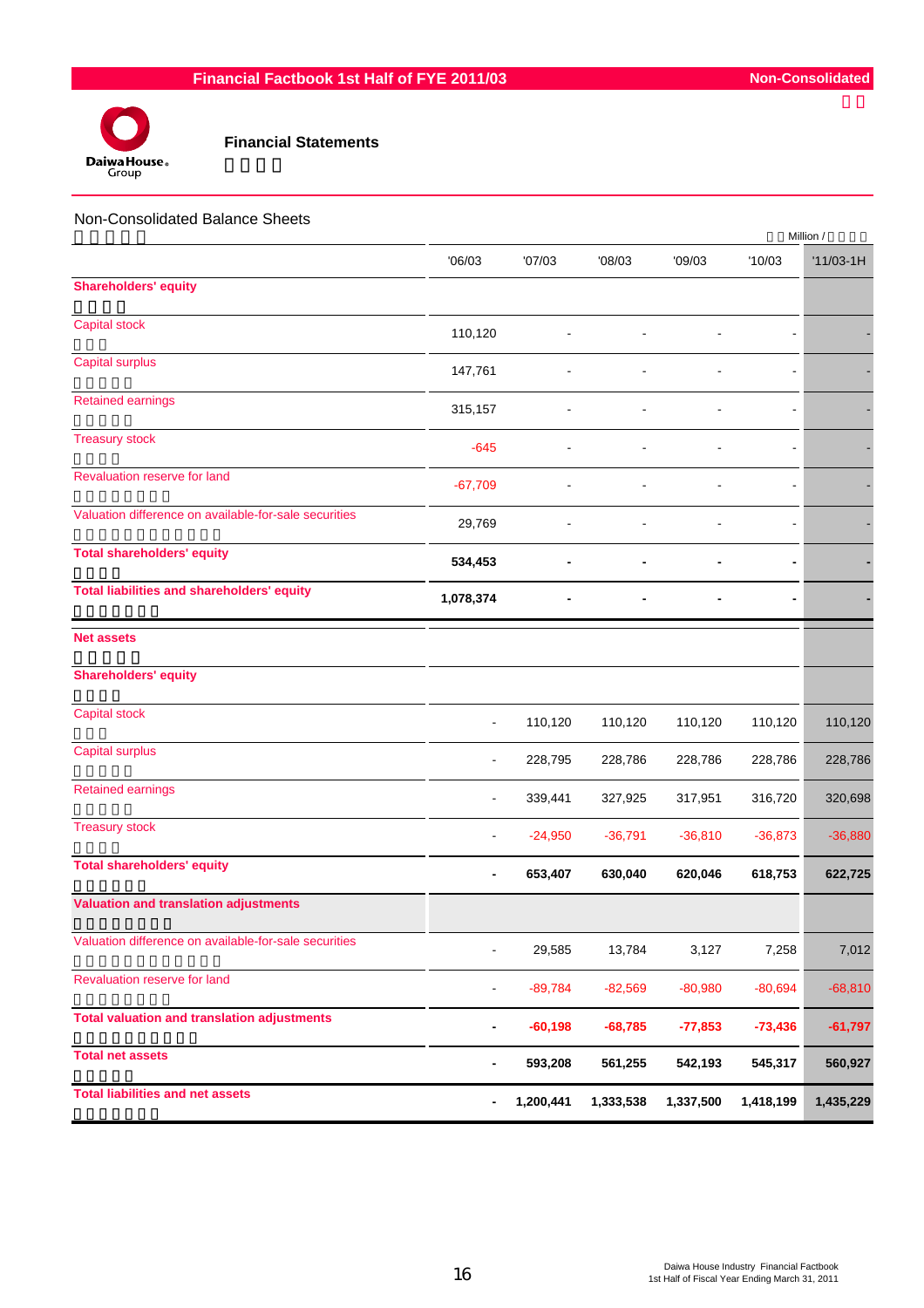

#### Non-Consolidated Statements of Income

|                                                      | Million / |           |           |           |           |                     |             |             |
|------------------------------------------------------|-----------|-----------|-----------|-----------|-----------|---------------------|-------------|-------------|
|                                                      | '06/03    | '07/03    | '08/03    | '09/03    | '10/03    | Forecasts<br>'11/03 | $'10/03-1H$ | $'11/03-1H$ |
| <b>Net sales</b>                                     | 1,138,461 | 1,185,664 | 1,157,660 | 1,152,431 | 1,034,834 | 1,031,000           | 532,431     | 514,908     |
| Cost of sales                                        | 899,986   | 931,920   | 913,917   | 927,862   | 832,796   | 805,700             | 422,615     | 399,941     |
| Selling, general and administrative expenses         | 184,009   | 192,750   | 180,498   | 177,065   | 163,254   | 166,000             | 80,710      | 82,892      |
| <b>Operating income</b>                              | 54,466    | 60,993    | 63,245    | 47,503    | 38,782    | 59,300              | 29,105      | 32,074      |
| Interest income and dividends income                 | 2,146     | 2,446     | 6,531     | 9,548     | 4,814     | 6,700               | 3,968       | 5,880       |
| Total non-operating income                           | 23,771    | 7,902     | 11,243    | 13,599    | 9,500     | 10,400              | 6,144       | 8,551       |
| Interest expenses                                    | 229       | 361       | 1,198     | 2,962     | 3,473     | 4,000               | 1,723       | 2,112       |
| Total non-operating expenses                         | 5,571     | 3,259     | 24,529    | 32,782    | 9,237     | 9,700               | 3,942       | 2,975       |
| <b>Ordinary income</b>                               | 72,666    | 65,636    | 49,959    | 28,320    | 39,045    | 60,000              | 31,307      | 37,650      |
| <b>Extraordinary income</b>                          | 1,820     | 1,264     | 991       | 691       | 537       | 1,900               | 537         | 769         |
| <b>Extraordinary loss</b>                            | 18,091    | 6,893     | 39,288    | 17,572    | 16,343    | 28,800              | 611         | 4,963       |
| Income before income taxes and<br>minority interests | 56,395    | 60,007    | 11,662    | 11,439    | 23,240    | 33,100              | 31,233      | 33,456      |
| Income taxes                                         | 21,044    | 21,714    | 4,215     | 5,861     | 10,271    | 15,100              | 12,017      | 7,741       |
| <b>Net income</b>                                    | 35,351    | 38,292    | 7,446     | 5,578     | 12,969    | 18,000              | 19,216      | 25,714      |
|                                                      |           |           |           |           |           |                     |             |             |

#### Capital Investments ( of which, investment property )

|                                          |                          |        |                          |        |        |                     |             | Million /   |
|------------------------------------------|--------------------------|--------|--------------------------|--------|--------|---------------------|-------------|-------------|
|                                          | '06/03                   | '07/03 | '08/03                   | '09/03 | '10/03 | Forecasts<br>'11/03 | $'10/03-1H$ | $'11/03-1H$ |
| <b>Capital investments</b>               | 61,062                   | 38,599 | 59,715                   | 99,280 | 61.909 | 44.000              | 37,899      | 15,865      |
| Investment property                      | 45,687                   | 23,355 | 48,958                   | 79,721 | 50.534 | 29,300              | 32,481      | 10,389      |
| <b>Rental housing</b>                    | $\overline{\phantom{a}}$ | 467    | $\overline{\phantom{a}}$ | 23,564 | 22,056 | 9,936               | 16,640      | 6,305       |
| <b>Commercial facilities</b>             | 28,263                   | 19.939 | 31.015                   | 34,359 | 6,836  | 2,090               | 5,167       | 800         |
| <b>Business and corporate facilities</b> | 17,424                   | 2,949  | 17,943                   | 21,798 | 21,642 | 17.274              | 10.674      | 3,284       |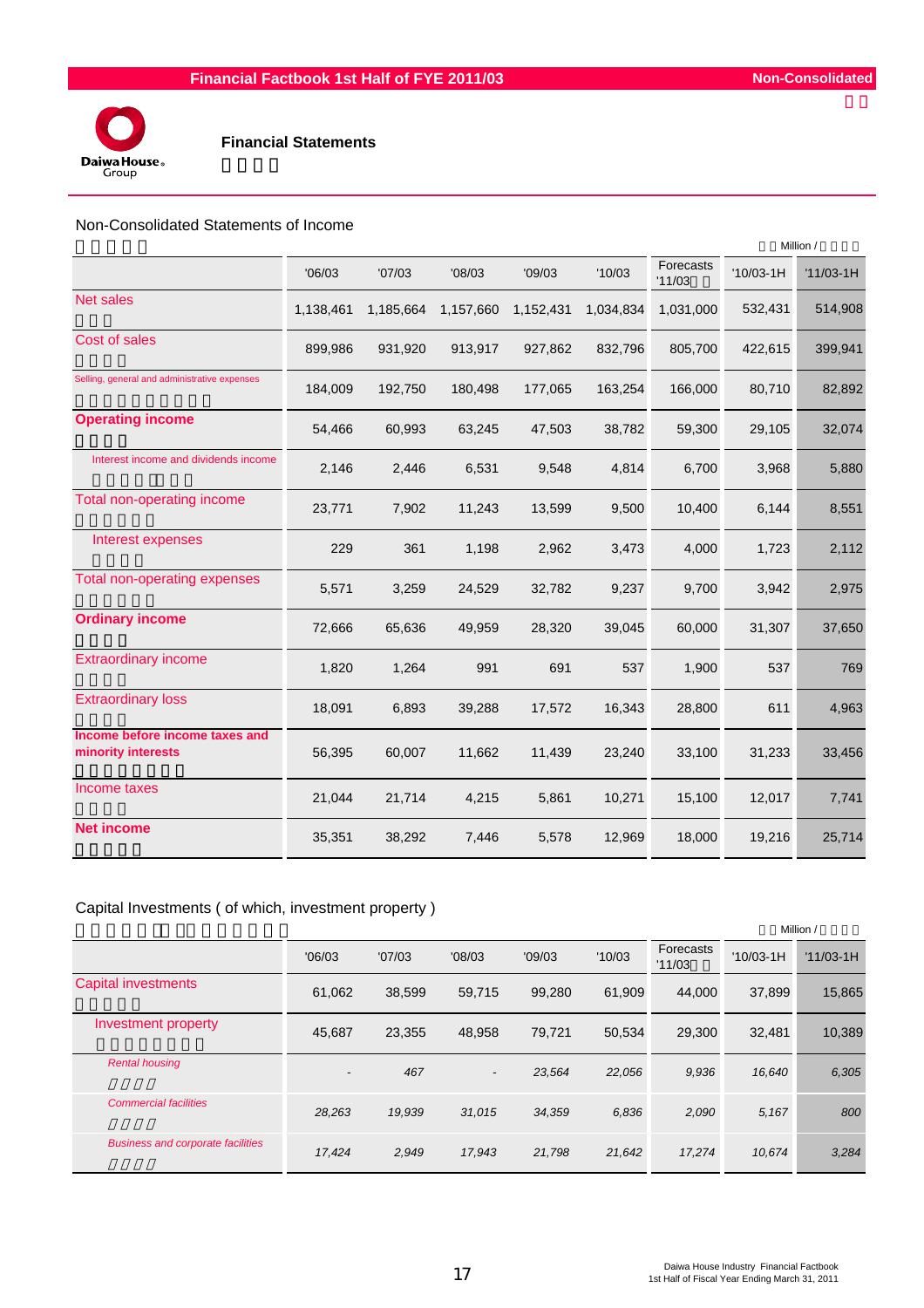

### **Analysis of Operations**

#### Sales by Segment

|                              |                                          | Million / |                     |             |             |  |  |  |
|------------------------------|------------------------------------------|-----------|---------------------|-------------|-------------|--|--|--|
|                              |                                          | '10/03    | Forecasts<br>'11/03 | $'10/03-1H$ | $'11/03-1H$ |  |  |  |
| Housing                      | Single-family houses, contracting        | 249,364   | 246,814             | 130,326     | 122,997     |  |  |  |
|                              | <b>Subdivisions</b>                      | 32,231    | 33,100              | 16,166      | 16,738      |  |  |  |
|                              | Land for subdivisions                    | 44,369    | 44,900              | 25,496      | 21,799      |  |  |  |
| Sub-total                    |                                          | 325,965   | 324,814             | 171,990     | 161,535     |  |  |  |
| <b>Rental housing</b>        |                                          | 267,602   | 273,966             | 134,923     | 144,440     |  |  |  |
| Condominiums                 |                                          | 92,412    | 90,100              | 49,102      | 36,317      |  |  |  |
|                              | <b>Existing home business</b>            | 39,633    | 50,812              | 17,975      | 25,165      |  |  |  |
| <b>Commercial facilities</b> |                                          | 169,135   | 154,659             | 86,709      | 74,252      |  |  |  |
|                              | <b>Business and corporate facilities</b> | 131,631   | 127,109             | 67,537      | 68,546      |  |  |  |
|                              | Resort hotels and golf courses           | 4,505     | 4,693               | 2,411       | 2,333       |  |  |  |
| <b>Other</b>                 |                                          | 3,947     | 4,843               | 1,781       | 2,316       |  |  |  |
| <b>Total</b>                 |                                          | 1,034,834 | 1,031,000           | 532,431     | 514,908     |  |  |  |

Gross Profit Ratio by Segment

|                              |                                          |         |                     |             | (%)         |
|------------------------------|------------------------------------------|---------|---------------------|-------------|-------------|
|                              |                                          | '10/03  | Forecasts<br>'11/03 | $'10/03-1H$ | $'11/03-1H$ |
| Housing                      | Single-family houses, contracting        | 23.3    | 24.0                | 23.5        | 24.5        |
|                              | <b>Subdivisions</b>                      | 21.7    | 22.4                | 20.6        | 23.1        |
|                              | Land for subdivisions                    | $-15.2$ | $-2.5$              | $-14.8$     | $-5.0$      |
|                              | Sub-total                                | 17.9    | 20.2                | 17.5        | 20.4        |
| <b>Rental housing</b>        |                                          | 25.3    | 25.4                | 25.6        | 25.9        |
| Condominiums                 |                                          | $-10.4$ | 13.3                | $-1.0$      | 10.6        |
|                              | <b>Existing home business</b>            | 29.4    | 32.7                | 32.7        | 33.2        |
| <b>Commercial facilities</b> |                                          | 25.1    | 25.2                | 25.7        | 26.1        |
|                              | <b>Business and corporate facilities</b> | 23.0    | 16.7                | 24.5        | 18.3        |
|                              | Resort hotels and golf courses           | 22.3    | 22.9                | 22.6        | 23.4        |
| Other                        |                                          | 3.7     | 10.1                | 21.8        | $-2.4$      |
| <b>Total</b>                 |                                          | 19.5    | 21.9                | 20.6        | 22.3        |

\* 2010FINANCIAL FACTBOOK http://www.daiwahouse.co.jp/company/financial/pdf/201003\_financial\_00.pdf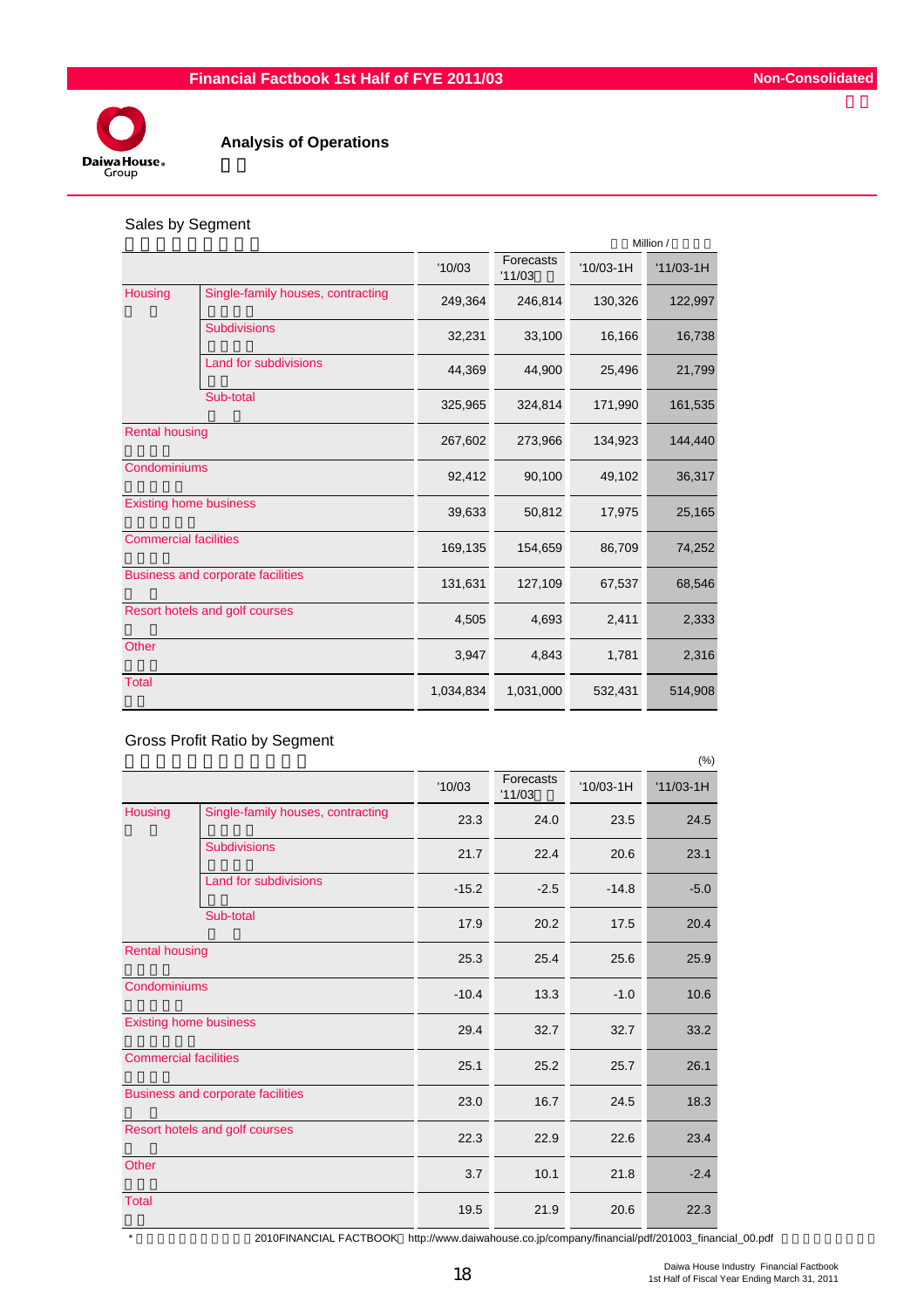

#### **Analysis of Operations**

#### Orders Received by Segment Sales by Segment

#### Orders received

|                       |                                          |        |         |                     |         |           | ( Units / |        | 100 Million / |
|-----------------------|------------------------------------------|--------|---------|---------------------|---------|-----------|-----------|--------|---------------|
|                       |                                          |        | '10/03  | Forecasts<br>'11/03 |         | '10/03-1H |           |        | $'11/03-1H$   |
|                       |                                          | Units/ | Amount/ | Units/              | Amount/ | Units/    | Amount/   | Units/ | Amount/       |
| Housing               | Single-family houses, contracting        | 8,166  | 2,337   | 8,560               | 2,462   | 4,282     | 1,218     | 4,433  | 1,271         |
|                       | <b>Subdivisions</b>                      | 1,331  | 328     | 1,340               | 327     | 680       | 167       | 729    | 175           |
|                       | Land for subdivisions                    |        | 413     |                     | 464     |           | 220       |        | 244           |
|                       | Sub-total                                | 9,497  | 3,079   | 9,900               | 3,253   | 4,962     | 1,606     | 5,162  | 1,690         |
| <b>Rental Housing</b> |                                          | 25,433 | 2,450   | 27,300              | 2,874   | 13,440    | 1,317     | 13,985 | 1,525         |
| Condominiums          |                                          | 2,675  | 877     | 2,400               | 857     | 1,432     | 463       | 1,249  | 447           |
|                       | <b>Existing home business</b>            |        | 421     |                     | 508     |           | 195       |        | 265           |
|                       | <b>Commercial facilities</b>             |        | 1,566   |                     | 1,551   |           | 810       |        | 763           |
|                       | <b>Business and corporate facilities</b> |        | 1,269   |                     | 1,208   |           | 581       |        | 612           |
|                       | Resort hotels and golf courses           |        | 45      |                     | 46      |           | 24        |        | 23            |
| Other                 |                                          |        | 40      |                     | 49      |           | 18        |        | 24            |
|                       | <b>Total</b>                             | 37,605 | 9,750   | 39,600              | 10,350  | 19,834    | 5,017     | 20,396 | 5,352         |

#### Sales

|                       |                                          |        |                               |        |         |           | ( Units / |        | 100 Million / |
|-----------------------|------------------------------------------|--------|-------------------------------|--------|---------|-----------|-----------|--------|---------------|
|                       |                                          |        | Forecasts<br>'10/03<br>'11/03 |        |         | '10/03-1H |           |        | $'11/03-1H$   |
|                       |                                          | Units/ | Amount/                       | Units/ | Amount/ | Units/    | Amount/   | Units/ | Amount/       |
| Housing               | Single-family houses, contracting        | 8,609  | 2,493                         | 8,540  | 2,468   | 4,420     | 1,303     | 4,187  | 1,229         |
|                       | <b>Subdivisions</b>                      | 1,308  | 322                           | 1,360  | 331     | 657       | 161       | 694    | 167           |
|                       | Land for subdivisions                    |        | 443                           |        | 449     |           | 254       |        | 217           |
|                       | Sub-total                                | 9,917  | 3,259                         | 9,900  | 3,248   | 5,077     | 1,719     | 4,881  | 1,615         |
| <b>Rental housing</b> |                                          | 26,538 | 2,676                         | 25,400 | 2,739   | 13,289    | 1,349     | 12,878 | 1,444         |
| Condominiums          |                                          | 2,863  | 924                           | 2,500  | 901     | 1,557     | 491       | 998    | 363           |
|                       | <b>Existing home business</b>            |        | 396                           |        | 508     |           | 179       |        | 251           |
|                       | <b>Commercial facilities</b>             |        | 1,691                         |        | 1,546   |           | 867       |        | 742           |
|                       | <b>Business and corporate facilities</b> |        | 1,316                         |        | 1,271   |           | 675       |        | 685           |
|                       | Resort hotels and golf courses           |        | 45                            |        | 46      |           | 24        |        | 23            |
| Other                 |                                          |        | 39                            |        | 48      |           | 17        |        | 23            |
|                       | <b>Total</b>                             | 39,318 | 10,348                        | 37,800 | 10,310  | 19,923    | 5,324     | 18,757 | 5,149         |

Note: Amounts less than 100 million have been eliminated.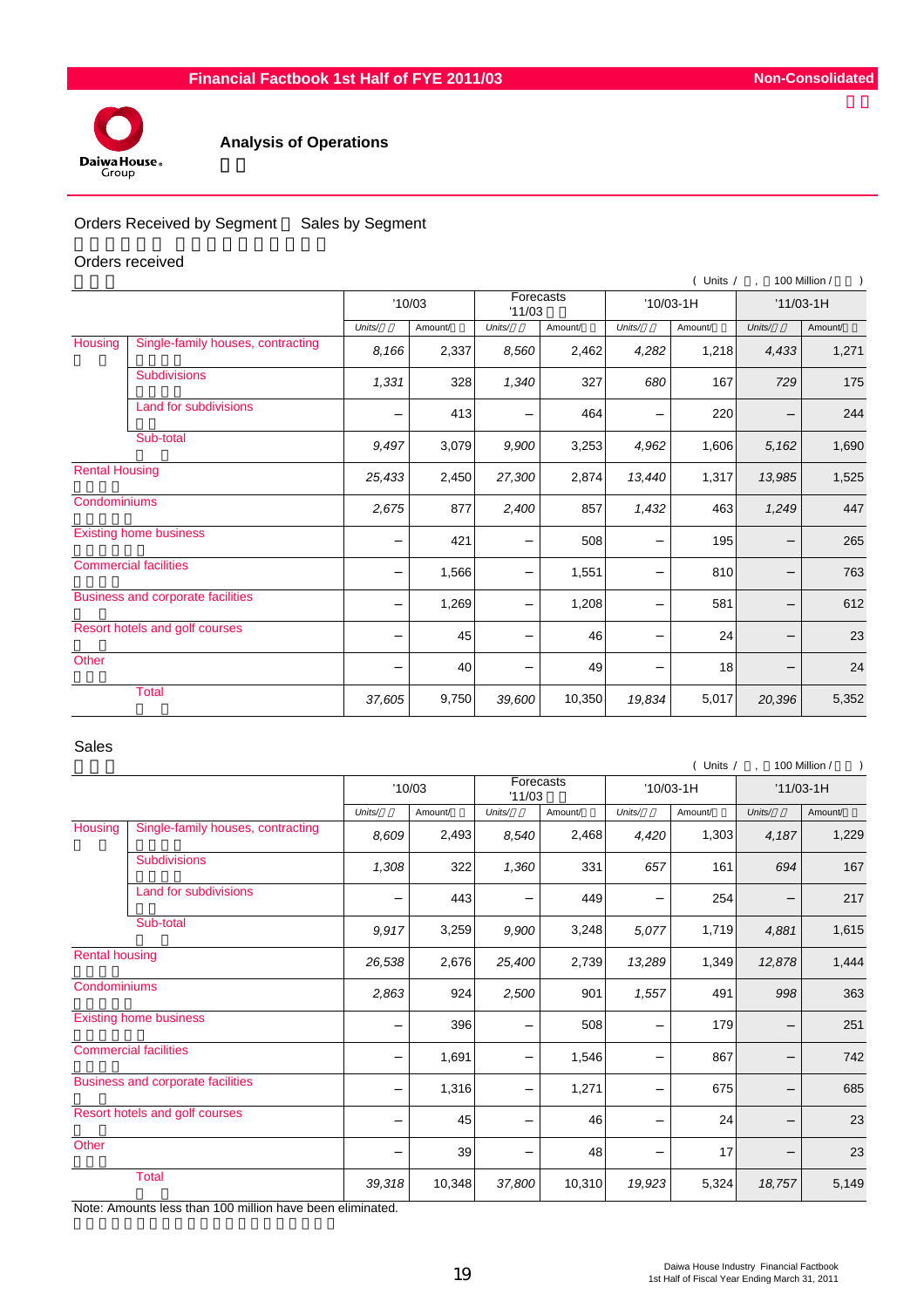

#### Residential Business

Order receipt channels ( Single-family houses and rental houses )



 $\Box$  Model house exhibitions  $\Box$  Referral sale ■ Promotional campaigns □ Other

Percentage of reconstruction

|                              |        |        |        | (%)    |
|------------------------------|--------|--------|--------|--------|
|                              | '08/03 | '09/03 | '10/03 | '10/09 |
| Percentage of reconstruction |        | 26     | 27     | 28     |

#### Model house exhibitions

|                                                                         |                      | '08/03  | '09/03                     | '10/03 | '10/09 |
|-------------------------------------------------------------------------|----------------------|---------|----------------------------|--------|--------|
| Number of model house exhibitions                                       |                      | 260     | 248                        | 225    | 223    |
| Number of family groups visiting                                        |                      | 102.218 | 44,856<br>85.792<br>96.616 |        |        |
| Average number of family group visits per single model house exhibition |                      | 393     | 201<br>390<br>381          |        |        |
| Number of MACHINAKA-xevo                                                | <b>Display homes</b> | 48      | 82                         | 40     | 22     |
|                                                                         | Works in process     | 14      | 6                          | 5      | 5      |

#### Average sales per unit / Average area per unit

|                                   |         |        |         |        |         |        | Million / |        |
|-----------------------------------|---------|--------|---------|--------|---------|--------|-----------|--------|
|                                   | '09/03  |        | '09/09  |        | '10/03  |        | '10/09    |        |
|                                   | Sales / | Area / | Sales / | Area / | Sales / | Area / | Sales /   | Area / |
| Steel-frame                       | 29.7    | 136.0  | 27.9    | 132.8  | 28.2    | 133.3  | 28.6      | 133.3  |
| Wood-frame                        | 28.8    | 134.6  | 27.5    | 132.7  | 27.6    | 132.1  | 28.1      | 132.2  |
| Single-family houses, contracting | 29.6    | 135.9  | 27.9    | 132.8  | 28.2    | 133.2  | 28.5      | 133.2  |
| Steel-frame                       | 24.4    | 121.6  | 24.7    | 122.8  | 24.6    | 122.1  | 24.1      | 120.0  |
| Wood-frame                        | 22.3    | 122.3  | 24.1    | 123.0  | 24.4    | 123.4  | 23.3      | 120.8  |
| <b>Subdivisions</b>               | 24.1    | 121.7  | 24.6    | 122.8  | 24.6    | 122.2  | 24.1      | 120.1  |
| Steel-frame (low-rise)            | 9.4     | 49.4   | 9.5     | 50.5   | 9.4     | 50.8   | 9.8       | 54.1   |
| Steel-frame (high and mid-rise)   | 11.6    | 82.3   | 11.5    | 63.8   | 11.8    | 65.1   | 18.0      | 68.3   |
| Wood-frame                        | 9.5     | 60.8   | 8.7     | 56.4   | 8.9     | 58.4   | 9.9       | 65.4   |
| <b>Rental houses</b>              | 9.7     | 53.2   | 9.7     | 51.7   | 9.7     | 52.0   | 10.6      | 55.5   |